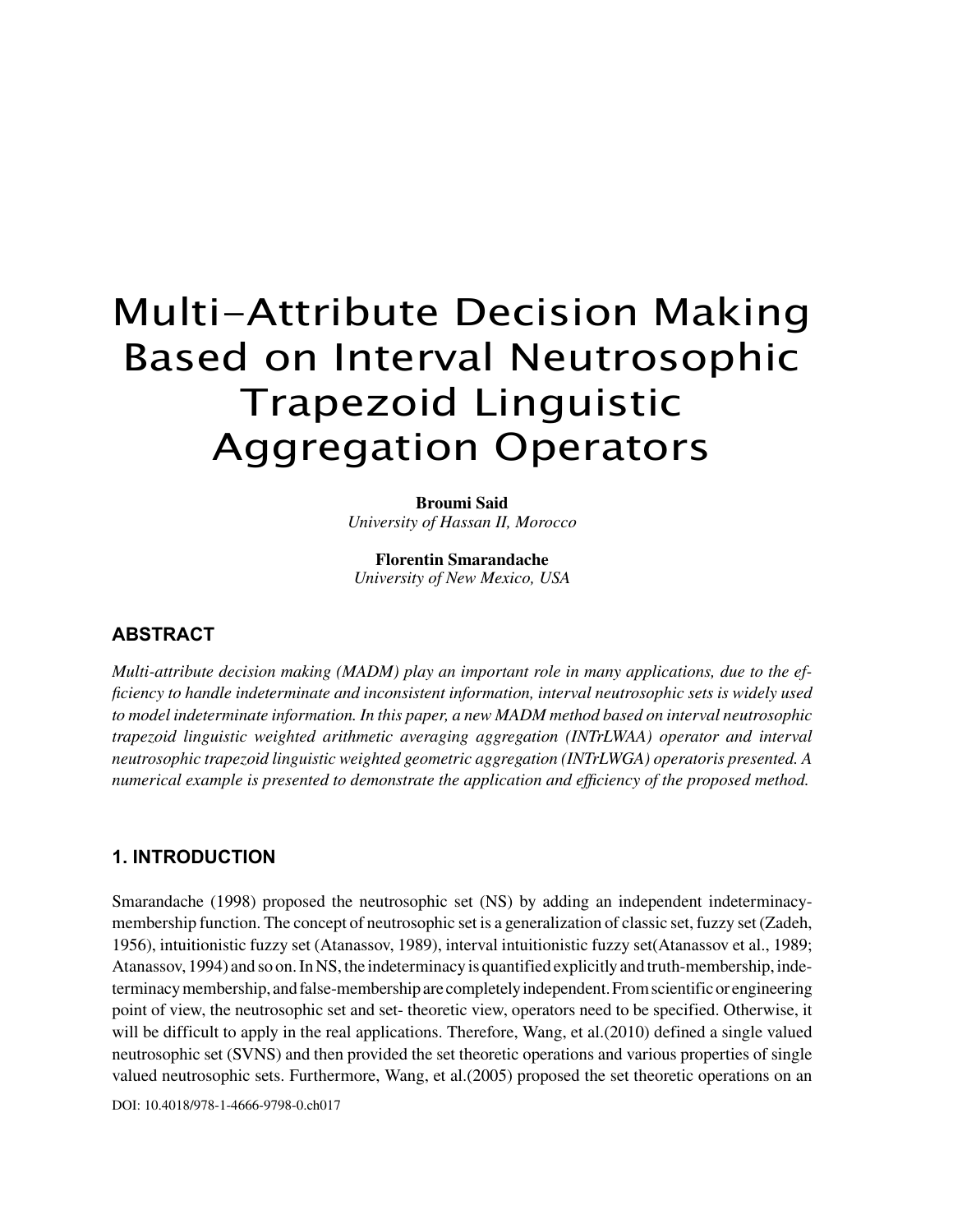instance of neutrosophic set called interval valued neutrosophic set (IVNS) which is more flexible and practical than NS. The works on neutrosophic set (NS) and interval valued neutrosophic set (IVNS), in theories and application have been progressing rapidly (e.g, Kharal, 2013; Ansaria et al., 2013; Saha et al, 2013; Rabounski et al, 2005 ; Lupiáñez, 2008 ; Wang et al, 2010; Deli et al, 2014 ; Deli et al, 2014a, Ye, 2014 ; Ye, 2014a ; Ye, 2014b ; Ye, 2014c ; Ye, 2014d ; Ye, 2014e ; Ye, 2014f ; Ye, 2014g ; Zeng, 2006; Peide et al. 2014 ; Arora et al, 2011; Arora et al, 2010 ; Chi et al. 2013 ; Liu et al. 2014 ; Biswas et al. 2014 ; Şahin et al . 2014 ; Aggarwal et al, 2010 ; Broumi et al, 2013; Broumi et al, 2013a; Broumi et al, 2013b; Broumi et al, 2013c; Broumi et al, 2014d; Broumi et al, 2013e; Broumi et al, 2014f; Broumi et al, 2014g ; Broumi et al, 2014h, Broumi et al, 2015i ; Broumi et al, 2014j ; Broumi et al, 2015k ; Broumi et al, 2015*l ;* Broumi et al, 2015*m*)

Multiple attribute decision making (MADM) problem are of importance in most kind of fields such as engineering, economics, and management. In many situations decision makers have incomplete, indeterminate and inconsistent information about alternatives with respect to attributes. It is well known that the conventional and fuzzy or intuitionistic fuzzy decision making analysis (Zeng, 2006; Broumi et al., 2015; Broumi et al., 2014) using different techniques tools have been found to be inadequate to handle indeterminate an inconsistent data. So, Recently, neutrosophic multicriteria decision making problems have been proposed to deal with such situation.

In addition, because the aggregation operators are the important tools to process the neutrosophic decision making problems. Lately, Research on aggregation methods and multiple attribute decision making theories under neutrosophic environment is very active and lot of results have been obtained from neutrosophic information. Based on the aggregation operators, Ye (2013) developed some new weighted arithmetic averaging and weighted geometric averaging operators for simplified neutrosophic sets. Peide et al.(2014) present the generalized neutrosophic Hamacher aggregation operators such as Generalized neutrosophic number Hamacher weighted averaging (GNNHWA) operator, Generalized neutrosophic number Hamacher ordered weighted averaging (GNNHOWA) operator, and Generalized neutrosophic number Hamacher hybrid averaging (GNNHA) operator and studied some properties of these operators and analyzed some special cases and gave a decision-making method based on these operators for multiple attribute group decision making with neutrosophic numbers. Based on the idea of Bonferroni mean, Peide et al. (2014) proposed some Bonferroni mean operators such as the singlevalued neutrosophic normalized weighted Bonferroni mean.

Based on the linguistic variable and the concept of interval neutrosophic sets, Ye (2014) defined interval neutrosophic linguistic variable, as well as its operation principles, and developed some new aggregation operators for the interval neutrosophic linguistic information, including interval neutrosophic linguistic arithmetic weighted average(INLAWA) operator, linguistic geometric weighted average(INLGWA) operator and discuss some properties. Furthermore, he proposed thedecision making method for multiple attribute decision making (MAGDM) problems with an illustrated example to show the process of decision making and the effectiveness of the proposed method.

In order to deal with the more complex neutrosophic information. Ye (2013), further proposed the interval neutrosophic uncertain linguistic variables by extending uncertain linguistic variables with an interval neutrosophic set, and proposed the operational rules, score function, accuracy function and certainty function of interval neutrosophic uncertain variables. Then, the interval neutrosophic uncertain weighted arithmetic averaging operator and interval neutrosophic neutrosophic uncertain linguistic weighted geometric averaging operator are developed, and a multiple attribute decision making method with interval neutrosophic linguistic information is proposed.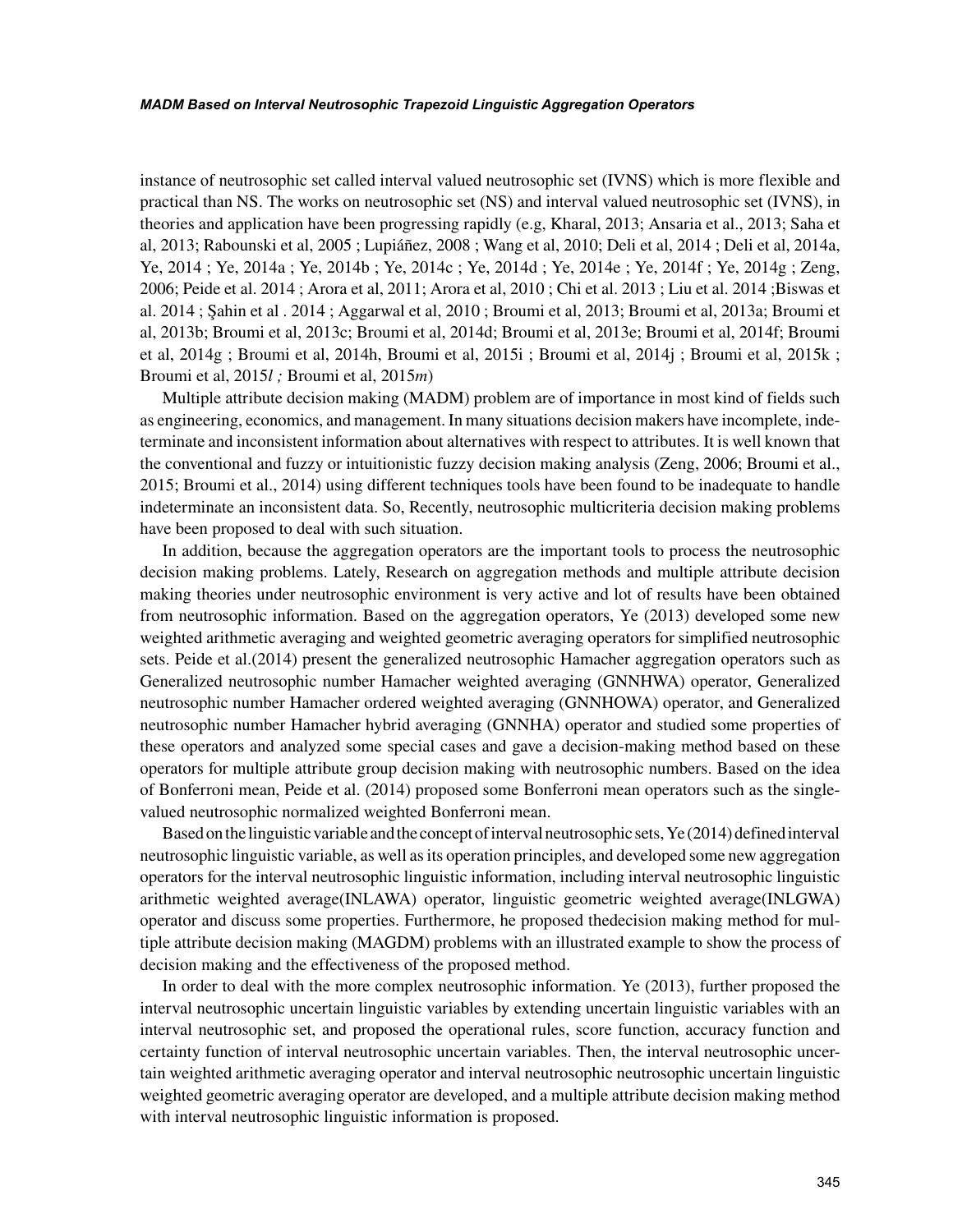In order to process incomplete, indeterminate and inconsistent information more efficiency and precisely, it is necessary to make a further study on the extended form of the interval neutrosophic uncertain linguistic variables by combining trapezoid fuzzy linguistic variables and interval neutrosophic set. For example, we can evaluate the investment alternatives problem by the linguistic set:  $S = \{s_0 \text{ (extremely } \}$ low);  $s_1$  (very low);  $s_2$  (low);  $s_3$  (medium);  $s_4$  (high);  $s_5$  (very high);  $s_6$  (extermley high). Perhaps, we can use the trapezoid fuzzy linguistic  $[s_{\theta}, s_{\rho}, s_{\mu}, s_{\nu}]$ ,  $(0 \le \theta \le \rho \le \mu \le \nu \le l-1)$  to describe the evaluation result, but this is not accurate, because it merely provides a linguistic range. In this paper, we can use interval neutrosophic trapezoid linguistic (INTrL),  $\langle [s_{\theta(x)}, s_{\rho(x)}, s_{\mu(x)}, s_{\nu(x)}], (T_A(x), I_A(x), F_A(x)) \rangle$  to describe the investment problem giving the membership degree, indeterminacy degree, and non-membership degree interval to [ $s_{\theta}$ ,  $s_{\mu}$ ,  $s_{\mu}$ ]. This is the motivation of our study. As a fact, INTrL avoids the information distortions and losing in decision making process, and overcomes the shortcomings of the interval neutrosophic linguistic variables by Ye (2014) and interval neutrosophic uncertain linguistic variables by Ye (2015).

To achieve the above purposes, The remainder of this paper is organized as follows: some basic definitions of trapezoid linguistic term set, neutrosophic set, and interval neutrosophic set are briefly reviewed in section 2. In section3, the concept, operational laws, score function, accuracy function and certainty function of including interval neutrosophic trapezoid linguistic elements are defined. In section 4, some interval neutrosophic trapezoid linguistic aggregation operators are proposed, such as interval neutrosophic trapezoid linguistic weighted average (INTrLWAA) operator, interval neutrosophic trapezoid linguistic weighted average (INTrLWGA) operators, then some desirable properties of the proposed operators are investigated. In section 5, we develop an approach for multiple attribute decision making problems with interval neutrosophic trapezoid linguistic information based on the proposed operators. In section 6, a numerical example is given to illustrate the application of the proposed method. The paper is concluded in section 7.

## **2. PRELIMINARIES**

In the following section, we shall introduce some basic concepts related to trapezoidal fuzzy linguistic variables, neutrosophic set, single valued neutrosophic set, interval neutrosophic sets, Interval neutrosophic linguistic sets and interval neutrosophic uncertain linguistic sets.

#### *2***.1 Trapezoid Fuzzy Linguistic Variables**

A linguistic set is defined as a finite and completely ordered discreet term set,  $S = (s_0, s_1, \ldots, s_{l-1})$ , where *l* is the odd value. For example, when  $l = 7$ , the linguistic term set S can be defined as follows: S={ $s<sub>0</sub>$ (extremely low);  $s_1$  (very low);  $s_2$  (low);  $s_3$  (medium);  $s_4$  (high);  $s_5$  (very high);  $s_6$  (extremely high)}

**Definition 2.1 (Chen et al.,(2011):** Let  $S = \{s_{\theta} \mid s_{\theta} \le s_{\theta} \le s_{\theta} \le s_{\theta} \mid \theta \in [0, l-1]\}$ , which is the continuous form of linguistic set S.  $s_{\theta}$ ,  $s_{\mu}$ ,  $s_{\nu}$  are four linguistic terms in, and  $s_{\theta} \leq s_{\theta} \leq s_{\rho} \leq s_{\mu} \leq s_{\nu} \leq s_{\mu}$  if  $0 \leq \theta \leq \theta$  $\rho \le \mu \le \nu \le l-1$ , then the trapezoid fuzzy linguistic variable is defined as  $\hat{s} = [s_{\theta}, s_{\rho}, s_{\mu}, s_{\nu}]$ , and  $\hat{S}$ denotes a set of the trapezoid fuzzy linguistic variables.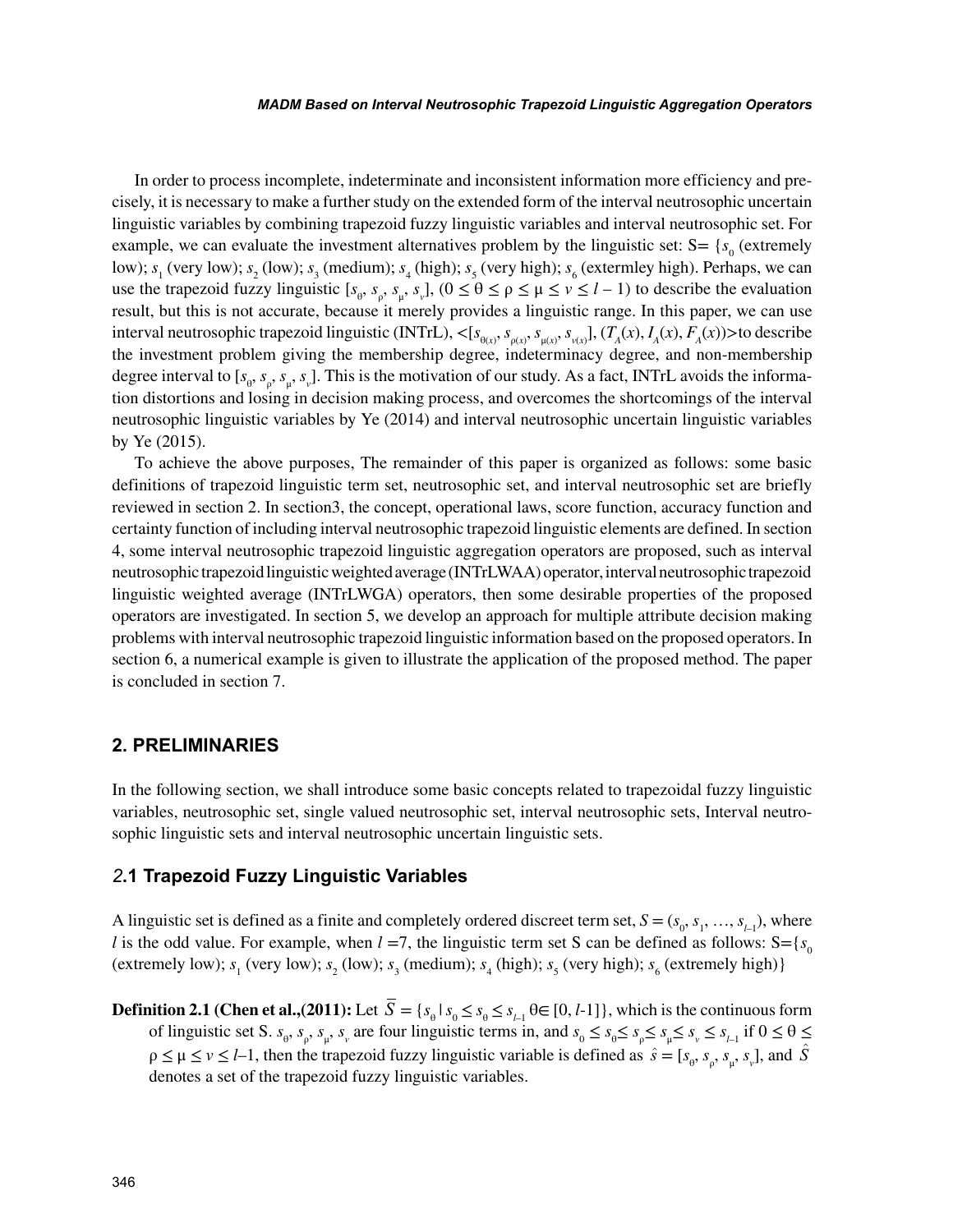In particular, if any two of  $s_{\theta}$ ,  $s_{\rho}$ ,  $s_{\mu}$ ,  $s_{\nu}$  are equal, then  $\hat{s}$  is reduced to triangular fuzzy linguistic variable; if any three of  $s_{\theta}$ ,  $s_{\rho}$ ,  $s_{\mu}$ ,  $s_{\nu}$  are equal, then  $\hat{s}$  is reduced to uncertain linguistic variable

## **2.2 The Expected Value of Trapezo Fuzzy Linguistic Variable**

Let  $\hat{s} = ([s_{\theta}, s_{\rho}, s_{\mu}, s_{\nu}])$  be a trapezoid fuzzy linguistic variable, then the expected value E( $\hat{s}$ ) of  $\hat{s}$  is defined as:

 $E(\hat{s}) = \frac{\theta + \rho + \mu + \nu}{\sqrt{2\pi}}$ 4

### **2.3 Neutrosophic Sets**

**Definition 2.2 (Smarandache, 1998):** Let U be a universe of discourse then the neutrosophic set A is an object having the form

 $A = \{ \langle x : T_{\alpha}(x), I_{\alpha}(x), F_{\alpha}(x) \rangle, x \in X \}$ 

where the functions T, I, F: U $\rightarrow$ ] 0,1+[define respectively the degree of membership, the degree of indeterminacy, and the degree of non-membership of the element  $x \in X$  to the set A with the condition.

$$
-0 \leq s \text{ up } T_A(x) + \sup I_A(x) + \sup F_A(x) \leq 3^+.
$$

From philosophical point of view, the neutrosophic set takes the value from real standard or nonstandard subsets of  $]$ <sup>-</sup>0,1<sup>+</sup>[. So instead of  $]$ <sup>-0</sup>,1<sup>+</sup>[ we need to take the interval [0,1] for technical applications, because ]−0,1+[ will be difficult to apply in the real applications such as in scientific and engineering problems.

#### **2.4 Single Valued Neutrosophic Sets**

**Definition 2.3 (Wang, et al., 2010):** Let X be an universe of discourse then the neutrosophic set A is an object having the form

 $A = \{ \langle x : T_{\alpha}(x), I_{\alpha}(x), F_{\alpha}(x) \rangle, x \in X \}$ 

where the functions  $\mu$ ,  $\nu$ ,  $\omega$ : U→[0,1]define respectively the degree of membership, the degree of indeterminacy, and the degree of non-membership of the element  $x \in X$  to the set A with the condition.

 $0 \leq s$  up  $T_{\alpha}(x)$  +sup  $I_{\alpha}(x)$  +sup  $F_{\alpha}(x) \leq 3$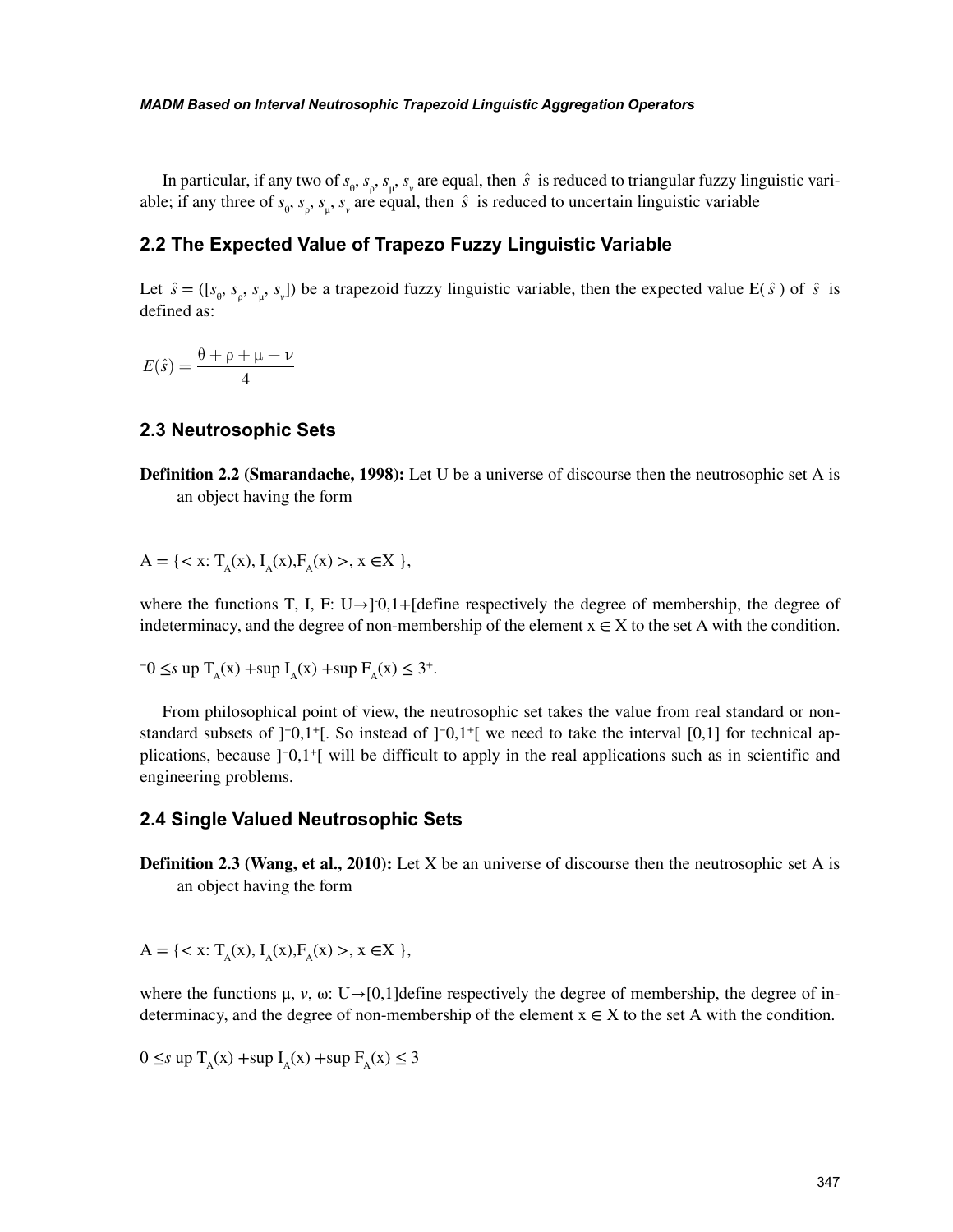**Definition 2.4 (Wang, et al., 2010):** A single valued neutrosophic set A is contained in another single valued neutrosophic set B i.e. A  $\subseteq$  B if  $\forall x \in U$ ,  $T_A(x) \le T_B(x)$ ,  $I_A(x) \ge I_B(x)$ ,  $F_A(x) \ge F_B(x)$ .

2.5 Interval Valued Neutrosophic Sets

**Definition 2.5 (Wang, et al., 2005):** Let X be a space of points (objects) with generic elements in X denoted by x. An interval valued neutrosophic set (for short IVNS) A in X is characterized by truth-membership function  $T_A(x)$ , indeteminacy-membership function  $I_A(x)$  and falsity-membership function  $F_A(x)$ . For each point x in X, we have that  $T_A(x)$ ,  $I_A(x)$ ,  $F_A(x) \in [0, 1]$ .

For two IVNS,

$$
A_{\text{IVNS}} = \left\{ \left\langle x, \left[ T_A^L(x), T_A^U(x) \right], \left[ T_A^L(x), T_A^U(x) \right], \left[ F_A^L(x), F_A^U(x) \right] \right\rangle | x \in X \right\}
$$

and

$$
B_{\text{IVNS}} = \left\{ \left\langle x, \left[ T_B^L(x), T_B^U(x) \right], \left[ I_B^L(x), I_B^U(x) \right], \left[ F_B^L(x), F_B^U(x) \right] \right\rangle | x \in X \right\}
$$

the two relations are defined as follows:

1. *A*<sub>IVNS</sub> $\subseteq B$ <sub>IVNS</sub> if and only if  $T_A^L(x) \leq T_B^L(x)$  $\left(x\right) \leq T_{B}^{L}\left(x\right), T_{A}^{U}\left(x\right) \leq T_{B}^{U}\left(x\right)$  $\left(x\right) \leq T_B^U\left(x\right), I_A^L\left(x\right) \geq I_B^L\left(x\right)$  $L\left(x\right) \geq I_B^L\left(x\right), I_A^U\left(x\right) \geq I_B^U\left(x\right)$  $(x) \geq I_B^U(x)$ ,  $F_A^L(x) \geq F_B^L(x)$  $F_B^L(x) \ge F_B^L(x)$ ,  $F_A^U(x) \ge F_B^U(x)$  $(x) \geq F_{B}^{U}(x)$ .

2. 
$$
A_{IVNS} = B_{IVNS}
$$
 if and only if,  $T_A(x) = T_B(x), I_A(x) = I_B(x), F_A(x) = F_B(x)$  for any  $x \in X$ .

The complement of  $A_{IVNS}$  is denoted by  $A_{IVNS}^o$  and is defined by

$$
A_{IVNS}^o = \left\{ \left\langle x, \left[ F_A^L(x), F_A^U(x) \right], \left[ 1 - I_A^U(x), 1 - I_A^L(x) \right], \left[ T_A^L(x), T_A^U(x) \right] | x \in X \right\rangle \right\}
$$
  

$$
A \cap B = \left\{ \left\langle \left[ \min \left( T_A^L(x), T_B^L(x), \min \left( T_A^U(x), T_B^U(x) \right) \right], \left[ \max \left( I_A^L(x), I_B^L(x) \right), \right] \right\rangle \right\}
$$

$$
\max \left( I_A^U(x), I_B^U(x) \right) \right], \left[ \max \left( F_A^L(x), F_B^L(x) \right), \max \left( F(x), F_B^U(x) \right) \right] \right\rangle : x \in X \}
$$
  

$$
A \cup B = \left\{ \left\langle \left[ \max \left( T_A^L(x), T_B^L(x), \min \left( T_A^U(x), T_B^U(x) \right) \right], \left[ \min \left( I_A^L(x), I_B^L(x) \right), \right] \right\rangle : x \in X \right\}
$$

$$
\min \left( I_A^U(x), I_B^U(x) \right) \right], \left[ \min \left( F_A^L(x), F_B^L(x) \right), \min \left( F_A^U(x), F_B^U(x) \right) \right] \right\rangle : x \in X \}
$$

#### **2.6 Interval Neutrosophic Linguistic Set**

Based on interval neutrosophic set and linguistic variables, (Ye, 2014) presented the extension form of the linguistic set, i.e, interval neutrosophic linguistic set, which is shown as follows: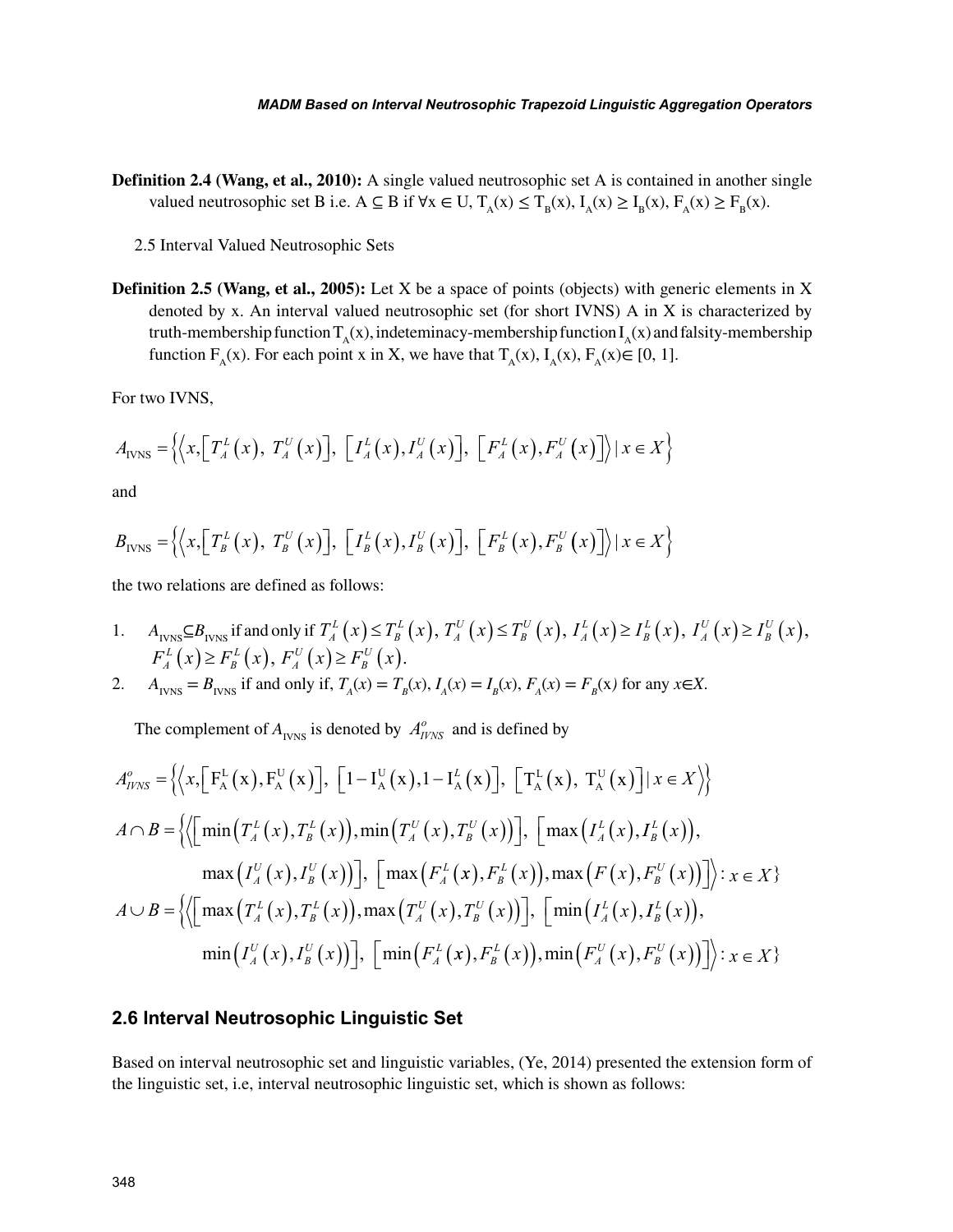**Definition2.6 (Ye, 2014):** An interval neutrosophic linguistic set A in X can be defined as

 $A = \{ \langle x, s_{\theta(x)}, (T_A(x), I_A(x), F_A(x)) \rangle | x \in X \}$ 

where  $s_{\theta(x)} \in \hat{s}$ ,  $T_A(x) = \left[ T_A^L(x), T \right]$  $\left[ T_A^L(\mathbf{x}), T_A^U(\mathbf{x}) \right] \subseteq [0.1], I_A(\mathbf{x}) = \left[ I_A^L(\mathbf{x}), I \right]$  $\left[ I_A^L(\mathbf{x}), I_A^U(\mathbf{x}) \right] \subseteq [0.1]$ , and  $F_A(\mathbf{x}) =$  $F_A^L$ (x), *F*  $\left[ F_A^L(\mathbf{x}), F_A^U(\mathbf{x}) \right] \subseteq [0.1]$  with the condition  $0 \le T_A^U(x) + I_A^U(x) + F_A^U(x)$ *A U*  $(x) + I_A^U(x) + F_A^U(x) \leq 3$  for any  $x \in X$ . The function  $T_A$  (x),  $I_A$  (x) and  $F_A$  (x) express, respectively, the truth-membership degree, the indeterminacy – membership degree, and the falsity-membership degree with interval values of the element x in X to the linguistic variable  $s_{\theta(x)}$ .

#### **2.7 Single Valued Neutrosophic Trapezoid Linguistic Sets**

**Definition2.7 (**Broumi, et al., 2014). A single valued neutrosophic trapezoid linguistic set A in X can be defined as

$$
A = \{ \langle x, [s_{\theta(x)}, s_{\rho(x)}, s_{\mu(x)}, s_{\nu(x)}], (T_A(x), I_A(x), F_A(x)) \rangle : x \in X \}
$$

where  $s_{\theta(x)}, s_{\rho(x)}, s_{\mu(x)}, s_{\nu(x)} \in I_A$   $\hat{s}$ ,  $T_A(x) \in [0.1]$ ,  $(x) \in [0.1]$ , and  $F_A(x) \in [0.1]$  with the condition  $0 \le T_A$  $(x)$  +  $I_A(x)$  +  $F_A(x) \leq 3$  for any  $x \in X$ . [ $s_{\theta(x)}$ ,  $T_A s_{\rho(x)}$ ,  $s_{\mu(x)} s_{\nu(x)}$ ] is a trapezoid fuzzy linguistic term, The function (x),  $I_A$  (x) and  $F_A$  (x) express, respectively, the truth-membership degree, the indeterminacy – membership degree, and the falsity-membership degree of the element x in X belonging to the linguistic term  $[s_{\theta(x)}, s_{\rho(x)}, s_{\mu(x)}, s_{\nu(x)}].$ 

**Definition2.8:** Let  $A = \{ \langle x, [s_{\theta(x)}, s_{\rho(x)}, s_{\mu(x)}, s_{\nu(x)}], (T_A(x), I_A(x), F_A(x)) \rangle : x \in X \}$  be an SVNTrLN. Then the eight tuple  $\lt$ [ $s_{\theta(x)}, s_{\rho(x)}, s_{\mu(x)}, s_{\nu(x)}$ ], ( $T_A(x), I_A(x), F_A(x)$ ) > is called a SVNTrLV and A can be viewed as a collection of SVNTrLVs. Thus, the SVNTrLVS can also be expressed as

 $A = \{ \langle x, [s_{\theta(x)}, s_{\rho(x)}, s_{\mu(x)}, s_{\nu(x)}], (T_A(x), I_A(x), F_A(x)) \rangle : x \in X \}$ 

For any two SVNTrLNs

$$
\tilde{a}_1 = \left\langle \left[ s_{\theta(\tilde{a}_1)}, s_{\rho(\tilde{a}_1)}, s_{\mu(\tilde{a}_1)}, s_{\nu(\tilde{a}_1)} \right], (T(\tilde{a}_1), I(\tilde{a}_1), F(\tilde{a}_1)) \right\rangle
$$

and

$$
\tilde{a}_2 = \left\langle \left[ s_{\theta(\tilde{a}_2)}, s_{\rho(\tilde{a}_2)}, s_{\mu(\tilde{a}_2)}, s_{\nu(\tilde{a}_2)} \right], \left( T(\tilde{a}_2), I(\tilde{a}_2), F(\tilde{a}_2) \right) \right\rangle
$$

and  $\lambda \geq 0$ , (Broumi et al. 2014) defined the following operational rules: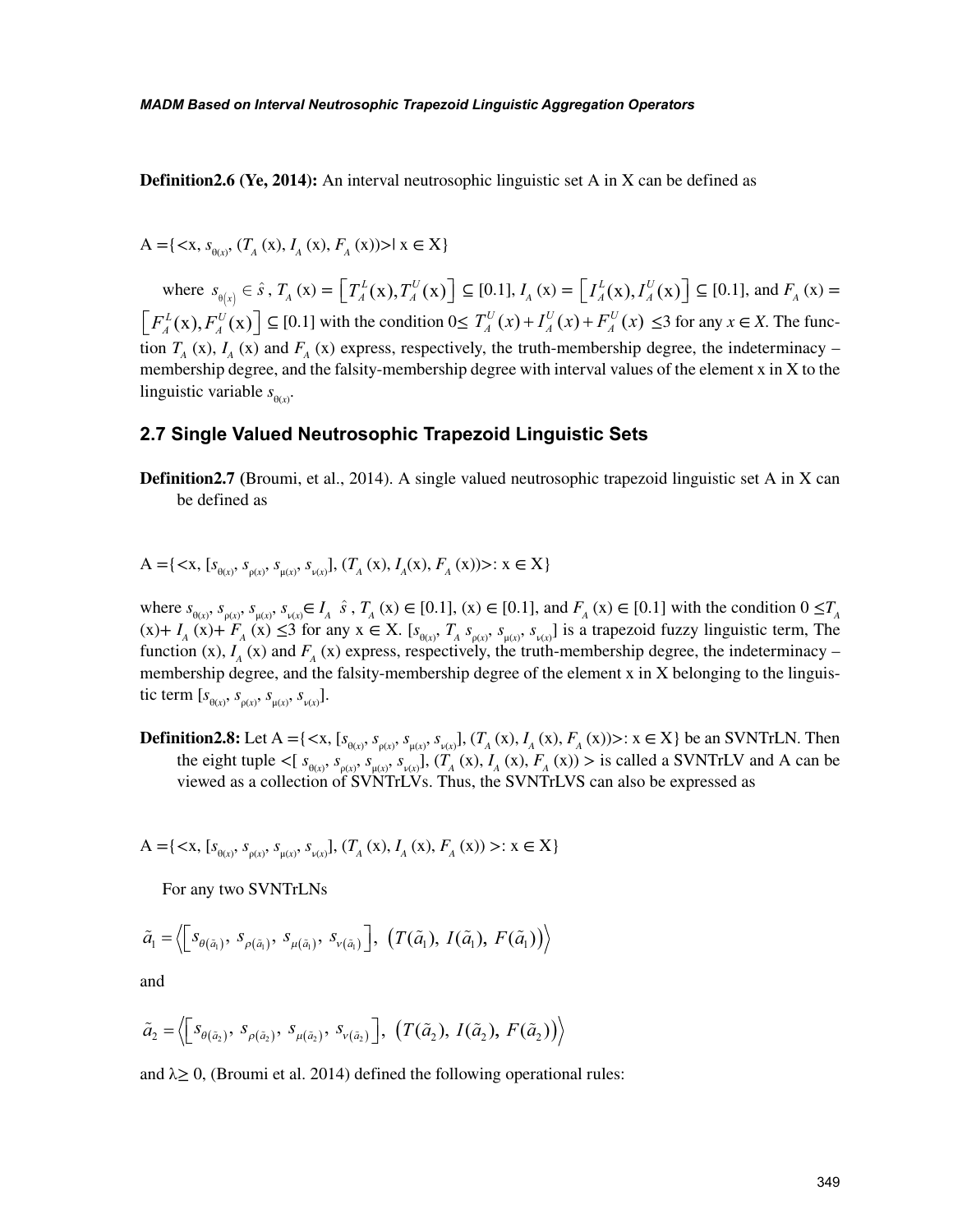$$
\tilde{a}_1 \oplus \tilde{a}_2 = \left\langle \left[ s_{\theta(\tilde{a}_1) + \theta(\tilde{a}_2)}, s_{\rho(\tilde{a}_1) + \rho(\tilde{a}_2)}, s_{\mu(\tilde{a}_1) + \mu(\tilde{a}_2)}, s_{\nu(\tilde{a}_1) + \nu(\tilde{a}_2)} \right] \right\rangle
$$
\n
$$
\left( \left( T(\tilde{a}_1) + T(\tilde{a}_2) - T(\tilde{a}_1), T(\tilde{a}_2) \right), I(\tilde{a}_1), I(\tilde{a}_2), F(\tilde{a}_1), F(\tilde{a}_2) \right) \right\rangle
$$
\n
$$
\tilde{a}_1 \otimes \tilde{a}_2 = \left\langle \left[ s_{\theta(\tilde{a}_1) \times \theta(\tilde{a}_2)}, s_{\rho(\tilde{a}_1) \times \rho(\tilde{a}_2)}, s_{\mu(\tilde{a}_1) \times \mu(\tilde{a}_2)}, s_{\nu(\tilde{a}_1) \times \nu(\tilde{a}_2)} \right] \right\rangle
$$
\n
$$
\left( T(\tilde{a}_1) T(\tilde{a}_2), \left( I(\tilde{a}_1) + I(\tilde{a}_2) - I(\tilde{a}_1) I(\tilde{a}_2) \right), \left( F(\tilde{a}_1) + F(\tilde{a}_2) - F(\tilde{a}_1) F(\tilde{a}_2) \right) \right\rangle
$$
\n
$$
\lambda \tilde{a}_1 = \left\langle \left[ s_{\lambda \theta(\tilde{a}_1)}, s_{\lambda \rho(\tilde{a}_1)}, s_{\lambda \mu(\tilde{a}_1)}, s_{\lambda \nu(\tilde{a}_1)} \right], \left( \left( 1 - T(\tilde{a}_1) \right)^{\lambda}, \left( I(\tilde{a}_1) \right)^{\lambda}, \left( F(\tilde{a}_1) \right)^{\lambda} \right) \right\rangle
$$
\n
$$
\tilde{a}_1^{\lambda} = \left\langle \left[ s_{\theta^{\lambda}(\tilde{a}_1)}, s_{\rho^{\lambda}(\tilde{a}_1)}, s_{\mu^{\lambda}(\tilde{a}_1)}, s_{\nu^{\lambda}(\tilde{a}_1)} \right], \left( \left( T(\tilde{a}_1) \right)^{\lambda}, \left( 1 - I(\tilde
$$

**Definition 2.9:** Let  $\tilde{a}_i = \langle \bigsqcup_{\delta(\tilde{a}_i)} s_{\rho(\tilde{a}_i)}, s_{\rho(\tilde{a}_i)}^{\dagger}, s_{\nu(\tilde{a}_i)}^{\dagger}, \bigsqcup_{\sigma} \langle T(\tilde{a}_i), I(\tilde{a}_i), F(\tilde{a}_i) \rangle \rangle$  be a SVNTrFLN, the expected function  $E(\tilde{a}_i)$  and the accuracy  $H(\tilde{a}_i)$  of are define as follows:

$$
E(\tilde{a}) = \frac{1}{3} \left( 2 + T(\tilde{a}) - I(\tilde{a}) - F(\tilde{a}) \times S_{\left(\frac{\theta(\tilde{a}) + \rho(\tilde{a}) + \mu(\tilde{a}) + \nu(\tilde{a})}{4}\right)} \right)
$$
  
\n
$$
= S_{\frac{1}{12}(2 + T(\tilde{a}) - I(\tilde{a}) - F(\tilde{a})) \times (\theta(\tilde{a}) + \rho(\tilde{a}) + \mu(\tilde{a}) + \nu(\tilde{a}))} H(\tilde{a}) = T(\tilde{a}) - F(\tilde{a})
$$
  
\n
$$
\times S_{\left(\frac{\theta(\tilde{a}) + \rho(\tilde{a}) + \mu(\tilde{a}) + \nu(\tilde{a})}{4}\right)} = S_{\frac{1}{4}(T(\tilde{a}) - F(\tilde{a}) \times (\theta(\tilde{a}) + \rho(\tilde{a}) + \mu(\tilde{a}) + \nu(\tilde{a}))}
$$

Assume that  $\tilde{a}_i$  and  $\tilde{a}_j$  are two SVNTrLNs, they can be compared by the following rules:

- 1. If  $E(\tilde{a}_i) > E(\tilde{a}_i)$ , then  $\tilde{a}_i > \tilde{a}_i$ ;
- 2. If  $E(\tilde{a}_i) = E(\tilde{a}_i)$ , then If  $H(\tilde{a}_i) > H(\tilde{a}_i)$ , then  $\tilde{a}_i > \tilde{a}_i$ , If  $H(\tilde{a}_i) = H(\tilde{a}_i)$ , then  $\tilde{a}_i = \tilde{a}_i$ , If  $H(\tilde{a}_i) < H(\tilde{a}_j)$ , then  $\tilde{a}_i < \tilde{a}_j$ .

# **3 INTERVAL NEUTROSOPHIC TRAPEZOID LINGUISTIC SETS**

Based on the concept of INS and trapezoid fuzzy linguistic variable, we extend the NTrLS to define the INTrLS and INTrLNs. The operations and ranking method of INTrLN s are also given in this section

**Definition3.1:** Let X be a finite universal set and  $[s_{\theta(x)}, s_{\rho(x)}, s_{\mu(x)}, s_{\nu(x)}] \in \hat{s}$  be trapezoid fuzzy linguistic variable. An INTrLS in *X* is defined as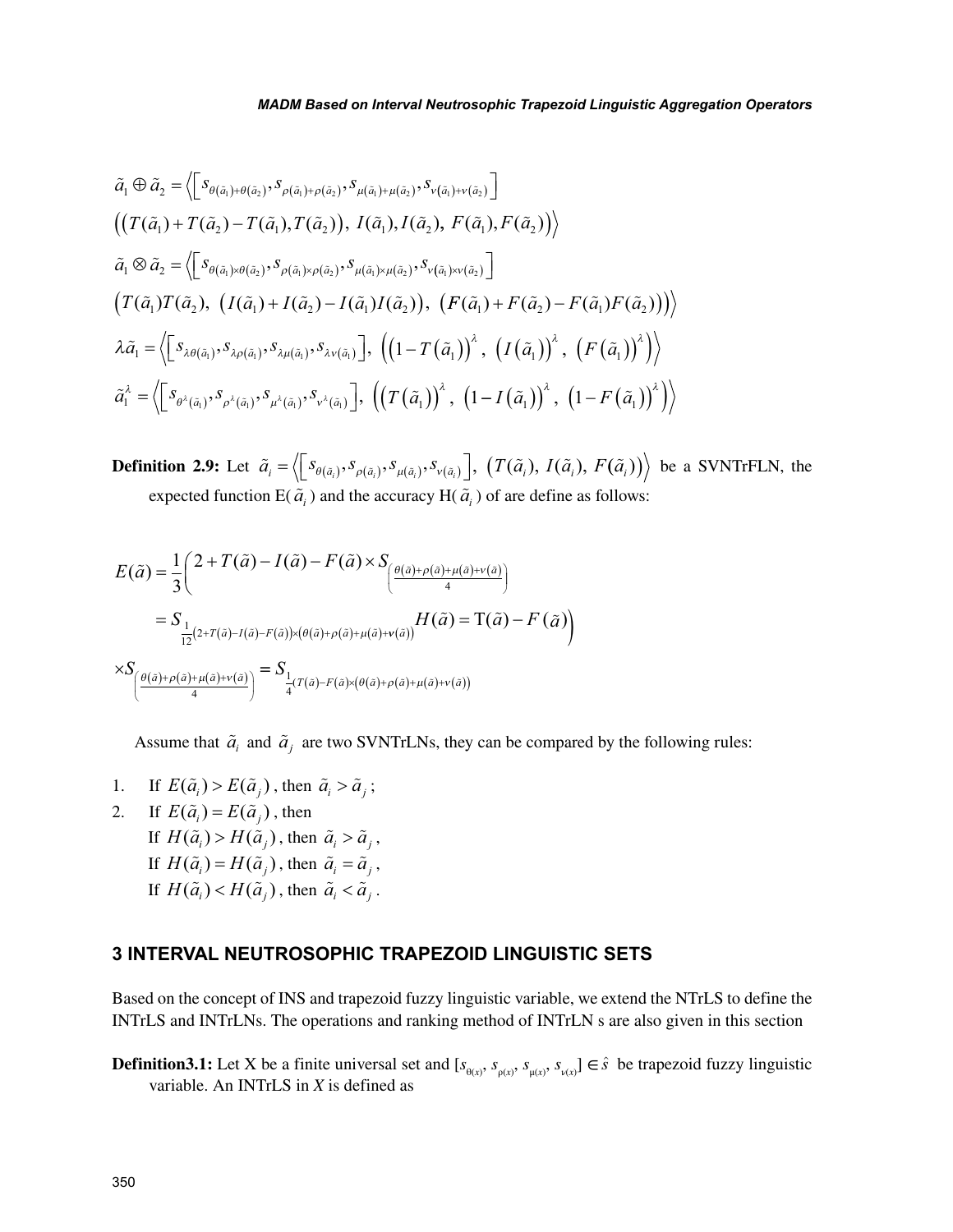$$
A = \{ \langle x, [s_{\theta(x)}, s_{\rho(x)}, s_{\mu(x)}, s_{\nu(x)}], (T_A(x), I_A(x), F_A(x)) \rangle | x \in X \}
$$

where  $[s_{\theta(x)}, s_{\rho(x)}, s_{\mu(x)}, s_{\nu(x)}], \in \hat{s}$ ,  $T_A(x) = \left[ T_A^L(x), T_A^U(x) \right]$  $\left[ T_A^L(x), T_A^U(x) \right] \subseteq [0.1], I_A(x) = \left[ I_A^L(x), I_A^U(x) \right]$  $\left[ I_A^L(x), I_A^U(x) \right] \subseteq [0.1],$ and  $F_A(x) = \left[ F_A^L(x), F_A^U(x) \right]$  $\left[ F_A^L(x), F_A^U(x) \right] \subseteq [0.1]$  with the condition  $0 \leq \sup T_A(x) + \sup I_A(x) + \sup F_A(x) \leq 3$  for any  $x \in X$ . The function  $T_A(x)$ ,  $I_A(x)$  and  $F_A(x)$  express, respectively, the truth-membership degree interval, the indeterminacy –membership degree interval, and the falsity-membership degree interval of the element x in X belonging to the trapezoid linguistic variable  $[s_{\theta(x)}, s_{\rho(x)}, s_{\mu(x)}, s_{\nu(x)}] \in \hat{s}$ .

**Definition 3.2:** Let  $A =$ 

$$
\left\{ \left\langle x, \left[ s_{\theta(x)}, s_{\rho(x)}, s_{\mu(x)}, s_{\nu(x)} \right], \left( \left[ T_A^L(x), T_A^U(x) \right], \left[ T_A^L(x), T_A^U(x) \right], \left[ F_A^L(x), F_A^U(x) \right] \right) \right\rangle | x \in X \right\}
$$

be an INTrL. Then the eight tuple

$$
\left\langle \left[ s_{\theta(x)}, s_{\rho(x)}, s_{\mu(x)}, s_{\nu(x)} \right], \left( \left[ T_A^L(x), T_A^U(x) \right], \left[ T_A^L(x), T_A^U(x) \right], \left[ F_A^L(x), F_A^U(x) \right] \right) \right\rangle
$$

is called an INTrLV and A can be viewed as a collection of INTrLvs. Thus, the INTrLS can also be expressed as

$$
A = \left\{ \left\langle x, \left[ S_{\theta(x)}, S_{\rho(x)}, S_{\mu(x)}, S_{\nu(x)} \right], \left( \left[ T_A^L(x), T_A^U(x) \right], \left[ T_A^L(x), T_A^U(x) \right], \left[ F_A^L(x), F_A^U(x) \right] \right) \right\rangle \mid x \in X \right\}
$$

#### **Definition 3.3:** Let

$$
\tilde{a}_1 = \left\langle \left[ s_{\theta(\tilde{a}_1)}, s_{\rho(\tilde{a}_1)}, s_{\mu(\tilde{a}_1)}, s_{\nu(\tilde{a}_1)} \right], \left( \left[ T^L(\tilde{a}_1), T^U(\tilde{a}_1) \right], \left[ I^L(\tilde{a}_1), I^U(\tilde{a}_1) \right], \left[ F^L(\tilde{a}_1), F^U(\tilde{a}_1) \right] \right) \right\rangle
$$
\nand

$$
\tilde{a}_2 = \left\langle \left\langle x, \left[ s_{\theta(\tilde{a}_2)}, s_{\rho(\tilde{a}_2)}, s_{\mu(\tilde{a}_2)}, s_{\nu(\tilde{a}_2)} \right], \left( \left[ T^L(\tilde{a}_2), T^U(\tilde{a}_2) \right], \left[ T^L(\tilde{a}_2), T^U(\tilde{a}_2) \right], \left[ F^L(\tilde{a}_2), F^U(\tilde{a}_2) \right] \right) \right\rangle
$$

be two INTrLvs and  $\lambda \geq 0$ , then the operational laws of INTrLvs are defined as follows:

$$
\tilde{a}_{1} \oplus \tilde{a}_{2} = \left\langle \left[ s_{\theta(\tilde{a}_{1}) + \theta(\tilde{a}_{2})}, s_{\rho(\tilde{a}_{1}) + \rho(\tilde{a}_{2})}, s_{\mu(\tilde{a}_{1}) + \mu(\tilde{a}_{2})}, s_{\nu(\tilde{a}_{1}) + \nu(\tilde{a}_{2})} \right], \left( \left[ T^{L}(\tilde{a}_{1}) + T^{L}(\tilde{a}_{2}) - T^{L}(\tilde{a}_{1}) T^{L}(\tilde{a}_{2}), T^{U}(\tilde{a}_{1}) \right] \right\rangle
$$
  
+
$$
T^{U}(\tilde{a}_{2}) - T^{U}(\tilde{a}_{1}) T^{U}(\tilde{a}_{2}) \right], \left[ I^{L}(\tilde{a}_{1}) I^{L}(\tilde{a}_{2}), I^{U}(\tilde{a}_{1}) T^{U}(\tilde{a}_{2}) \right], \left[ F^{L}(\tilde{a}_{1}) F^{L}(\tilde{a}_{2}), F^{U}(\tilde{a}_{1}) F^{U}(\tilde{a}_{2}) \right] \right\rangle
$$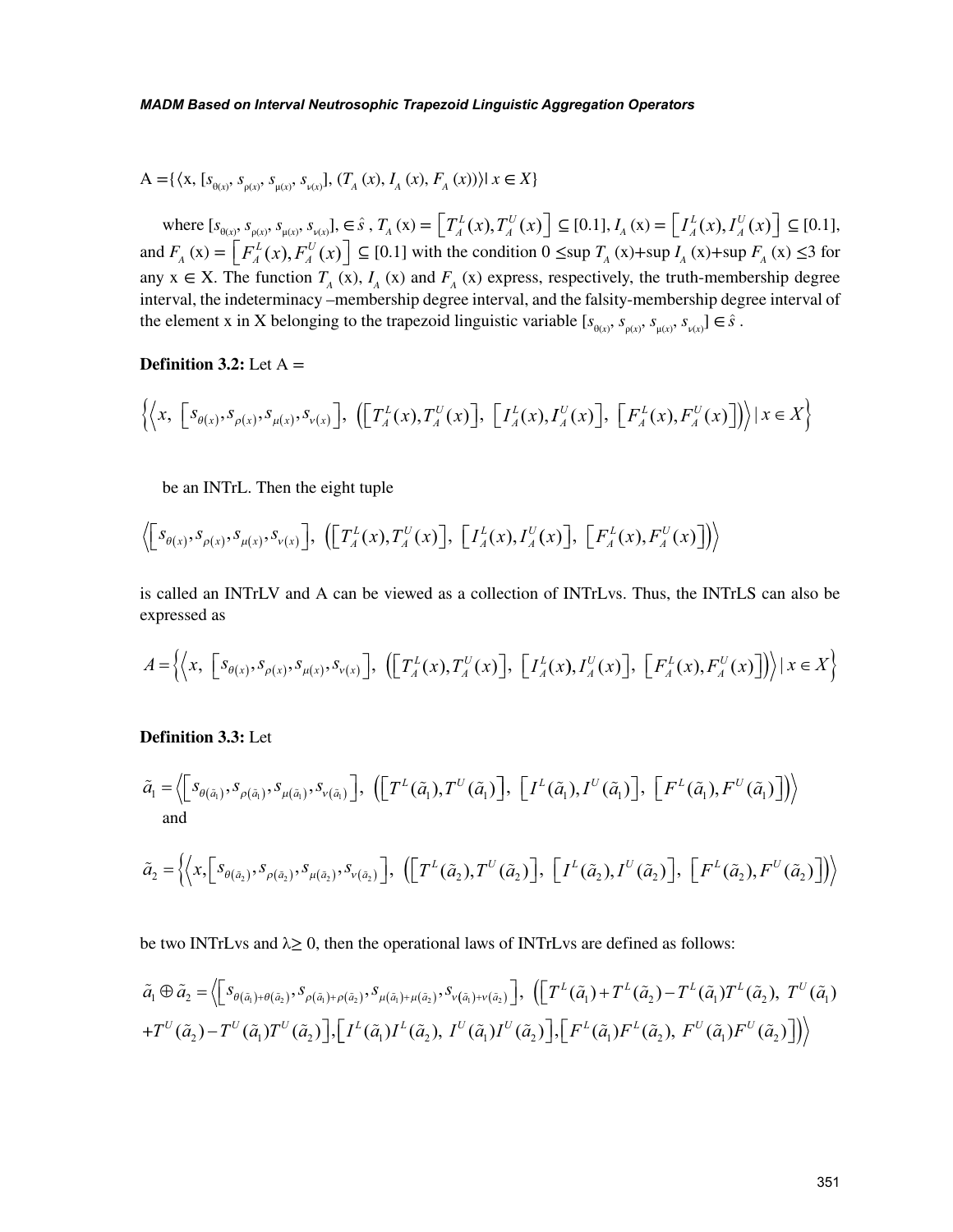$$
\tilde{a}_{1} \otimes \tilde{a}_{2} = \left\langle \left[ S_{\theta(\tilde{a}_{1}) \times \theta(\tilde{a}_{2})}, \ S_{\rho(\tilde{a}_{1}) \times \rho(\tilde{a}_{2})}, \ S_{\mu(\tilde{a}_{1}) \times \mu(\tilde{a}_{2})}, \ S_{\nu(\tilde{a}_{1}) \times \nu(\tilde{a}_{2})} \right], \left( \left[ T^{L}(\tilde{a}_{1}) T^{L}(\tilde{a}_{2}), T^{U}(\tilde{a}_{1}) T^{U}(\tilde{a}_{2}) \right], \left[ I^{L}(\tilde{a}_{1}) T^{L}(\tilde{a}_{1}) T^{L}(\tilde{a}_{2}) \right], \left[ I^{L}(\tilde{a}_{1}) T^{L}(\tilde{a}_{1}) T^{L}(\tilde{a}_{2}) \right], \left[ I^{L}(\tilde{a}_{1}) T^{L}(\tilde{a}_{1}) T^{L}(\tilde{a}_{2}) \right], \left[ I^{L}(\tilde{a}_{1}) T^{L}(\tilde{a}_{1}) T^{L}(\tilde{a}_{2}) \right], \left[ I^{L}(\tilde{a}_{1}) T^{L}(\tilde{a}_{1}) T^{L}(\tilde{a}_{2}) \right],
$$
\n
$$
F^{U}(\tilde{a}_{1}) + F^{U}(\tilde{a}_{2}) - F^{U}(\tilde{a}_{1}) F^{U}(\tilde{a}_{2}) \right] \rangle
$$

$$
\lambda \tilde{a}_{1} = \left\langle \left[ s_{\lambda \theta(\tilde{a}_{1})}, s_{\lambda \rho(\tilde{a}_{1})}, s_{\lambda \mu(\tilde{a}_{1})}, s_{\lambda \nu(\tilde{a}_{1})} \right], \right\rangle
$$
\n
$$
\left\langle \left[ \left( 1 - T^{\mu}(\tilde{a}_{1}) \right)^{\lambda}, \left( 1 - T^{\nu}(\tilde{a}_{1}) \right)^{\lambda} \right], \left[ \left( I^{\mu}(\tilde{a}_{1}) \right)^{\lambda}, \left( I^{\nu}(\tilde{a}_{1}) \right)^{\lambda} \right], \left[ \left( F^{\mu}(\tilde{a}_{1}) \right)^{\lambda}, \left( F^{\nu}(\tilde{a}_{1}) \right)^{\lambda} \right] \right\rangle \right\rangle
$$
\n
$$
\tilde{a}_{1}^{\lambda} = \left\langle \left[ s_{\theta^{\lambda}(\tilde{a}_{1})}, s_{\rho^{\lambda}(\tilde{a}_{1})}, s_{\mu^{\lambda}(\tilde{a}_{1})}, s_{\nu^{\lambda}(\tilde{a}_{1})} \right], \left[ \left( I - I^{\mu}(\tilde{a}_{1}) \right)^{\lambda}, \left( I - I^{\nu}(\tilde{a}_{1}) \right)^{\lambda} \right], \left[ \left( I - F^{\mu}(\tilde{a}_{1}) \right)^{\lambda}, \left( I - F^{\nu}(\tilde{a}_{1}) \right)^{\lambda} \right] \right\rangle
$$

Obviously, the above operational results are still INTrLvs.

### **Theorem 3.4:** Let

$$
\tilde{a}_1 = \left\langle \left[ s_{\theta(\tilde{a}_1)}, s_{\rho(\tilde{a}_1)}, s_{\mu(\tilde{a}_1)}, s_{\nu(\tilde{a}_1)} \right], \left( \left[ T^L(\tilde{a}_1), T^U(\tilde{a}_1) \right], \left[ I^L(\tilde{a}_1), I^U(\tilde{a}_1) \right], \left[ F^L(\tilde{a}_1), F^U(\tilde{a}_1) \right] \right\rangle \right\rangle
$$
\nand

$$
\tilde{a}_2 = \left\langle \left[ s_{\theta(\tilde{a}_2)}, s_{\rho(\tilde{a}_2)}, s_{\mu(\tilde{a}_2)}, s_{\nu(\tilde{a}_2)} \right], \left( \left[ T^L(\tilde{a}_2), T^U(\tilde{a}_2) \right], \left[ I^L(\tilde{a}_2), I^U(\tilde{a}_2) \right], \left[ F^L(\tilde{a}_2), F^U(\tilde{a}_2) \right] \right\rangle \right\rangle
$$

be any two interval neutrosophic trapezoid linguistic variables, and  $\lambda$ ,  $\lambda_1$ ,  $\lambda_2 \ge 0$ , then the characterstics of interval neutrosophic trapezoid linguistic variables are shown as follows:

- 1.  $\tilde{a}_1 \oplus \tilde{a}_2 = \tilde{a}_2 \oplus \tilde{a}_1;$
- 2.  $\tilde{a}_1 \otimes \tilde{a}_2 = \tilde{a}_2 \otimes \tilde{a}_1$ ;
- 3.  $\lambda(\tilde{a}_1 \oplus \tilde{a}_2) = \lambda \tilde{a}_1 \oplus \lambda \tilde{a}_2$ ;
- 4.  $\lambda \tilde{a}_1 \oplus \lambda \tilde{a}_2 = (\lambda_1 + \lambda_2) \tilde{a}_1;$
- 5.  $\tilde{a}_1^{\lambda_1} \otimes \tilde{a}_1^{\lambda_2} = \tilde{a}_1^{\lambda_1 + \lambda_2}$ ;
- 6.  $\tilde{a}_1^{\lambda_1} \otimes \tilde{a}_2^{\lambda_1} = (\tilde{a}_1 \otimes \tilde{a}_2)^{\lambda_1}.$

Theorem 3.4 can be easily proven according to definition 3.3 (omitted).

To rank INTrLNs, we define the score function, accuracy function and certainty function of an IN-TrFLN based on (Ye, 2013 g), which are important indexes for ranking alternatives in decision making problems.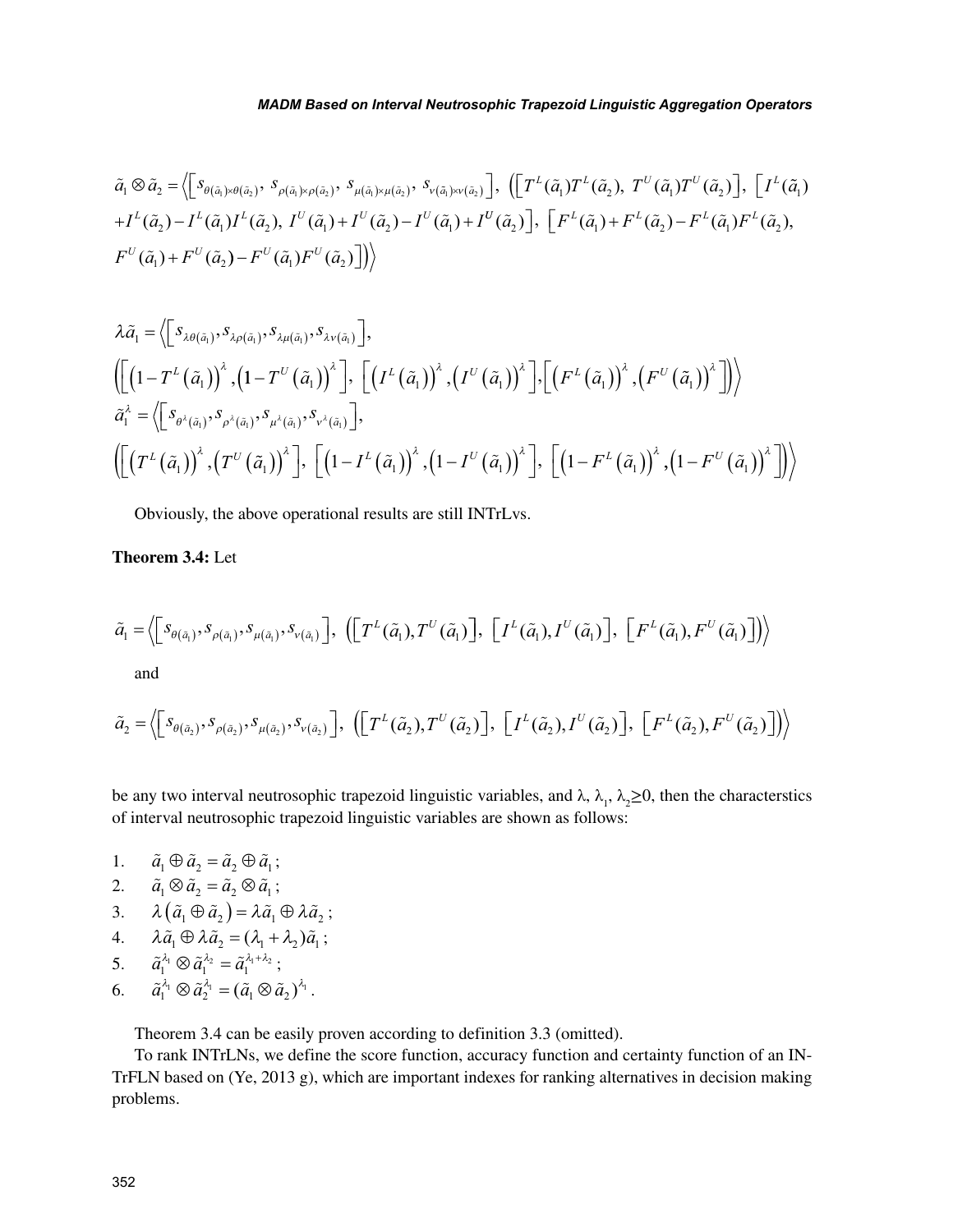## **Definition 3.5:** Let

$$
\tilde{a} = \left\langle \left[ s_{\theta(\tilde{a})}, s_{\rho(\tilde{a})}, s_{\mu(\tilde{a})}, s_{\nu(\tilde{a})} \right], \left( \left[ T^L(\tilde{a}), T^U(\tilde{a}) \right], \left[ I^L(\tilde{a}), I^U(\tilde{a}) \right], \left[ F^L(\tilde{a}), F^U(\tilde{a}) \right] \right\rangle \right\rangle
$$

be an INTrFLV. Then, the score function, accuracy function and certainty function of an INTrFLN  $\tilde{a}$  are defined, respectively, as follows:

$$
E(\tilde{a}) = \frac{1}{6} \left( 4 + T^{L}(\tilde{a}) - I^{L}(\tilde{a}) - F^{L}(\tilde{a}) + T^{U}(\tilde{a}) - I^{U}(\tilde{a}) - F^{U}(\tilde{a}) \right)
$$
  
\$\times S\_{\left( \frac{\theta(\tilde{a}) + \rho(\tilde{a}) + \mu(\tilde{a}) + \nu(\tilde{a})}{4} \right)} = S\_{\frac{1}{24} \left( 4 + T^{L}(\tilde{a}) - I^{L}(\tilde{a}) - F^{L}(\tilde{a}) + T^{U}(\tilde{a}) - F^{U}(\tilde{a}) \right) \times \left( \theta(\tilde{a}) + \rho(\tilde{a}) + \mu(\tilde{a}) + \nu(\tilde{a}) \right) \$} \tag{1}

$$
H(\tilde{a}) = \frac{1}{2} \left( T^{L}(\tilde{a}) F^{U} - F^{L}(\tilde{a}) + T^{U}(\tilde{a}) - (\tilde{a}) \right)
$$
  
\n
$$
\times S_{\left( \frac{\theta(\tilde{a}) + \rho(\tilde{a}) + \mu(\tilde{a}) + \nu(\tilde{a})}{4} \right)} = S_{\frac{1}{8} \left( T^{L}(\tilde{a}) - F^{L}(\tilde{a}) + T^{U}(\tilde{a}) - F^{U}(\tilde{a}) \right) \times \left( \theta(\tilde{a}) + \rho(\tilde{a}) + \mu(\tilde{a}) + \nu(\tilde{a}) \right)}
$$
  
\n
$$
C(\tilde{a}) = \frac{1}{2} \left( T^{L}(\tilde{a}) + T^{U}(\tilde{a}) \right) \times S_{\left( \frac{\theta(\tilde{a}) + \rho(\tilde{a}) + \mu(\tilde{a}) + \nu(\tilde{a})}{4} \right)} = S_{\frac{1}{8} \left( T^{L}(\tilde{a}) + T^{U}(\tilde{a}) \right) \times \left( \theta(\tilde{a}) + \rho(\tilde{a}) + \mu(\tilde{a}) + \nu(\tilde{a}) \right)}
$$
\n(3)

Based on definition 3.5, a ranking method between INTrLvs can be given as follows.

**Definition 3.6** Let  $\tilde{a}_1$  and  $\tilde{a}_2$  be two INTrLNs. Then, the ranking method can be defined as follows:

If 
$$
E(\tilde{a}_1) > E(\tilde{a}_2)
$$
 then  $\tilde{a}_1 > \tilde{a}_2$ ,

If  $E(\tilde{a}_1) = E(\tilde{a}_2)$  and  $H(\tilde{a}_1) > H(\tilde{a}_2)$  then  $\tilde{a}_1 > \tilde{a}_2$ ,

If 
$$
E(\tilde{a}_1) = E(\tilde{a}_2)
$$
 and  $H(\tilde{a}_1) = H(\tilde{a}_2)$  and  $C(\tilde{a}_1) > C(\tilde{a}_2)$  then  $\tilde{a}_1 > \tilde{a}_2$ ,

If  $E(\tilde{a}_1) = E(\tilde{a}_2)$  and  $H(\tilde{a}_1) = H(\tilde{a}_2)$  and  $C(\tilde{a}_1) = C(\tilde{a}_2)$  then  $\tilde{a}_1 = \tilde{a}_2$ .

# **4. INTERVAL NEUTROSOPHIC TRAPEZOID LINGUISTIC AGGREGATION OPERATORS**

Based on the operational laws in definition 3.3, we can propose the following weighted arithmetic aggregation operator and weighted geometric aggregation operator for INTrLNs, which are usually utilized in decision making.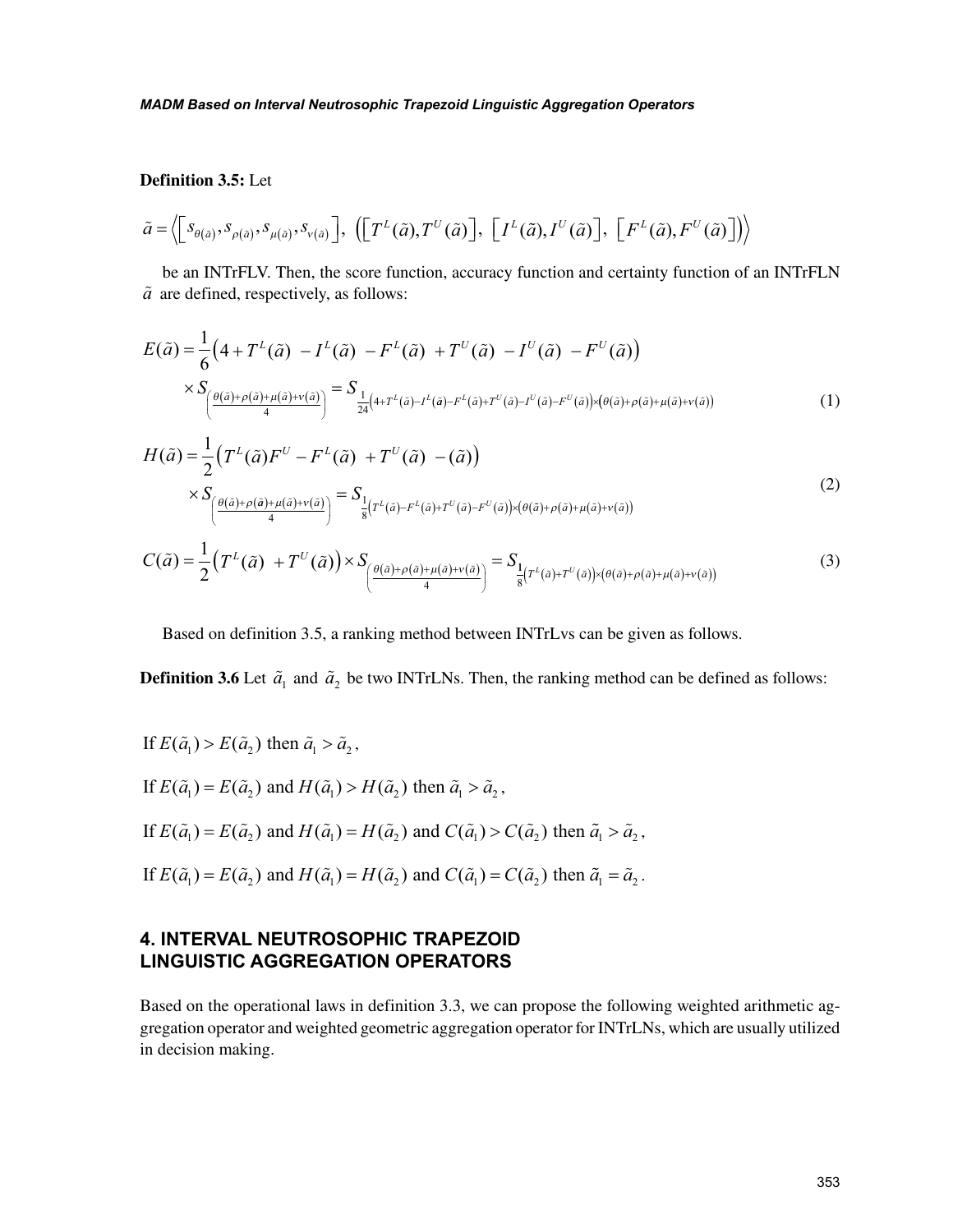# **4.1 Interval Neutrosophic Trapezoid Linguistic Weighted Arithmetic Averaging Operator**

 $\textbf{Definition 4.1:} \text{Let } \widetilde{a}_{\overline{j}} = \left\langle \begin{bmatrix} s_{\theta(\widetilde{a})}, s_{\rho(\widetilde{a})}, s_{\mu(\widetilde{a})}, s_{\nu(\widetilde{a})} \end{bmatrix}, \ \left( \begin{bmatrix} T^L_{a_{\overline{j}}} , T^U_{a_{\overline{j}}} \end{bmatrix}, \ \begin{bmatrix} I^L_{a_{\overline{j}}} , I^L_{a_{\overline{j}}} \end{bmatrix} \right)$ *a U a*  $\mathcal{L} = \left\langle \left[ \begin{matrix} S_{\theta(\tilde{a})}, S_{\rho(\tilde{a})}, S_{\mu(\tilde{a})}, S_{\nu(\tilde{a})} \end{matrix} \right], \right. \left. \left( \left\lfloor \begin{matrix} T_{a_j}^L, T_{a_j}^U \end{matrix} \right], \right. \left. \left\lfloor \begin{matrix} I_{a_j}^L, I_{a_j}^U \end{matrix} \right\rfloor \right\rangle \right\rangle$ *a L a U*  $\left( \left[ T_{a_j}^L, T_{a_j}^U \right], \left[ I_{a_j}^L, I_{a_j}^U \right], \left[ F_{a_j}^L, F_{a_j}^U \right] \right) \right)$  (j=1,2,...,n) be a collection of INTrLNs. The interval neutrosophic trapezoid linguistic weighted arithmetic

averaging average (INTrLWAA) operator can be defined as follows and INTrLWAA: Ω*<sup>n</sup>* →Ω

INTrLWAA 
$$
(\tilde{a}_1, \tilde{a}_2, ..., \tilde{a}_n) = \sum_{j=1}^n \omega_j \tilde{a}_j
$$
 (4)

where,  $\omega_j = (\omega_1, \omega_2, ..., \omega_n)^T$  is the weight vector of  $\tilde{a}_j$  (j= 1, 2,…, n),  $\omega_j \in [0,1]$  and *j n j*  $\sum_{j=1}$  $\omega_i = 1$ .

**Theorem 4.2:** Let 
$$
\tilde{a}_{j} = \langle \left[ S_{\theta(\tilde{a}_{j})}, S_{\rho(\tilde{a}_{j})}, S_{\mu(\tilde{a}_{j})}, S_{\nu(\tilde{a}_{j})} \right], \left( \left[ T_{\tilde{a}_{j}}^{L}, T_{\tilde{a}_{j}}^{U} \right], \left[ I_{\tilde{a}_{j}}^{L}, I_{\tilde{a}_{j}}^{U} \right], \left[ F_{\tilde{a}_{j}}^{L}, F_{\tilde{a}_{j}}^{U} \right] \right) \rangle
$$
 (j=1, 2,...,n) be a collection of INTrLNs, Then by Equation (4) and the operational laws in Definition 3.3, we have the following result

INTrLWAA  
\n
$$
(\tilde{a}_1, \tilde{a}_2, ..., \tilde{a}_n) = \left\langle \sum_{j=1}^S \sum_{j=1}^n \omega_j \theta(\tilde{a}_j) \sum_{j=1}^S \sum_{j=1}^n \omega_j \mu(\tilde{a}_j) \sum_{j=1}^S \sum_{j=1}^n \omega_j \nu(\tilde{a}_j) \right\rangle, \left[ 1 - \prod_{j=1}^n \left( 1 - T^L(\tilde{a}_j) \right)^{\omega_j}, \right]
$$
\n
$$
1 - \prod_{j=1}^n \left( 1 - T^U(\tilde{a}_j) \right)^{\omega_j}, \left[ \prod_{j=1}^n \left( I^L(\tilde{a}_j) \right)^{\omega_j}, \prod_{j=1}^n \left( I^U(\tilde{a}_j) \right)^{\omega_j} \right], \left[ \prod_{j=1}^n \left( F^L(\tilde{a}_j) \right)^{\omega_j}, \prod_{j=1}^n \left( F^U(\tilde{a}_j) \right)^{\omega_j} \right] \right\rangle
$$
\n(5)

where,  $\omega_j = (\omega_1, \omega_2, ..., \omega_n)^T$  is the weight vector of  $\tilde{a}_j$  (j= 1,2,…,n),  $\omega_j \in [0,1]$  and *j n j*  $\sum_{j=1}$  $\omega_i = 1$ .

**Proof:** The proof of Equation (5) can be done by means of mathematical induction

When n=2, then

$$
\omega_{\mathbf{l}}\tilde{a}_{\mathbf{l}} = \left\langle \begin{bmatrix} s_{\omega_{\mathbf{l}}\theta(\tilde{a}_{\mathbf{l}})}, s_{\omega_{\mathbf{l}}\rho(\tilde{a}_{\mathbf{l}})}, s_{\nu(\tilde{a}_{\mathbf{l}})}, s_{\nu(\tilde{a}_{\mathbf{l}})} \end{bmatrix}, \begin{bmatrix} 1 - \left(1 - T^L(\tilde{a}_{\mathbf{l}})\right)^{\omega_{\mathbf{l}}}, 1 - \left(1 - T^U(\tilde{a}_{\mathbf{l}})\right)^{\omega_{\mathbf{l}}} \end{bmatrix}, \begin{bmatrix} \left(I^L(\tilde{a}_{\mathbf{l}})\right)^{\omega_{\mathbf{l}}}, \left(I^U(\tilde{a}_{\mathbf{l}})\right)^{\omega_{\mathbf{l}}}, \left[\left(F^L(\tilde{a}_{\mathbf{l}})\right)^{\omega_{\mathbf{l}}}, \left(F^U(\tilde{a}_{\mathbf{l}})\right)^{\omega_{\mathbf{l}}}\right] \end{bmatrix}
$$

$$
\omega_{\mathbf{l}}\tilde{a}_{\mathbf{l}} = \left\langle \begin{bmatrix} s_{\omega_{\mathbf{l}}\theta(\tilde{a}_{\mathbf{l}})}, s_{\omega_{\mathbf{l}}\rho(\tilde{a}_{\mathbf{l}})}, s_{\nu(\tilde{a}_{\mathbf{l}})}, s_{\nu(\tilde{a}_{\mathbf{l}})} \end{bmatrix}, \begin{bmatrix} 1 - \left(1 - T^L(\tilde{a}_{\mathbf{l}})\right)^{\omega_{\mathbf{l}}}, 1 - \left(1 - T^U(\tilde{a}_{\mathbf{l}})\right)^{\omega_{\mathbf{l}}}\end{bmatrix}, \begin{bmatrix} \left(I^L(\tilde{a}_{\mathbf{l}})\right)^{\omega_{\mathbf{l}}}, \left[\left(F^L(\tilde{a}_{\mathbf{l}})\right)^{\omega_{\mathbf{l}}}, \left(F^U(\tilde{a}_{\mathbf{l}})\right)^{\omega_{\mathbf{l}}}\end{bmatrix} \right\rangle
$$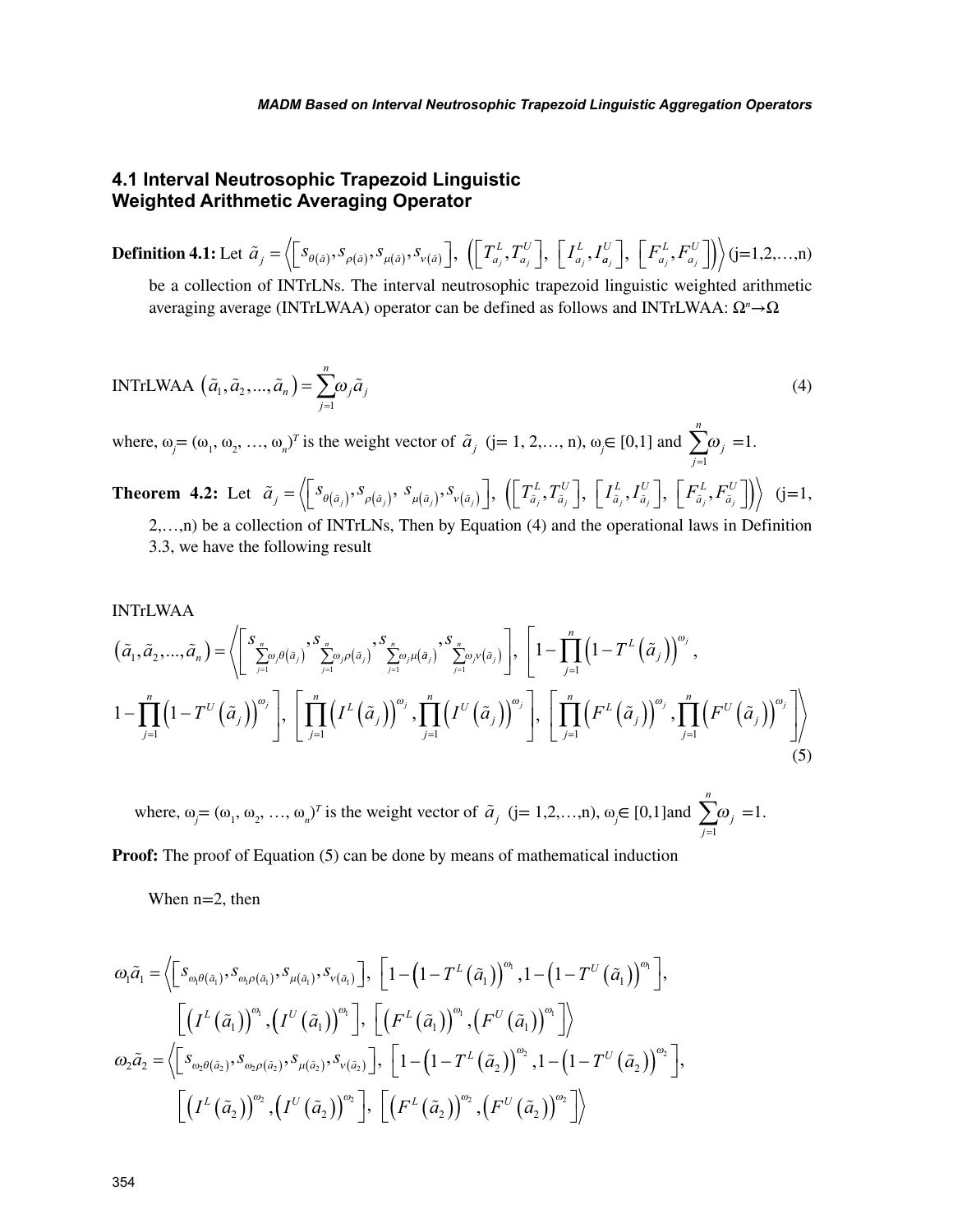Thus,

INTrLWAA

$$
(\tilde{a}_{1}, \tilde{a}_{2}) = \omega_{1}\tilde{a}_{1} \oplus \omega_{2}\tilde{a}_{2} = \left\langle \left[ \sum_{j=1}^{S_{2}} \omega_{j}\theta(\tilde{a}_{j}) \sum_{j=1}^{S_{2}} \omega_{j}\rho(\tilde{a}_{j}) \sum_{j=1}^{S_{2}} \omega_{j}\mu(\tilde{a}_{j}) \right] , \left[ \left(1 - T^{L}(\tilde{a}_{1})\right)^{\omega_{1}} + \left(1 - T^{L}(\tilde{a}_{2})\right)^{\omega_{2}} - \left(\left(1 - T^{L}(\tilde{a}_{1})\right)^{\omega_{1}}(1 - T^{L}(\tilde{a}_{2})\right)^{\omega_{2}} \right) , \left(1 - T^{U}(\tilde{a}_{1})\right)^{\omega_{1}} + \left(1 - T^{U}(\tilde{a}_{2})\right)^{\omega_{2}} - \left(\left(1 - T^{L}(\tilde{a}_{1})\right)^{\omega_{1}} \left(1 - T^{L}(\tilde{a}_{2})\right)^{\omega_{2}}\right) , \left[ \left(1^{L}(\tilde{a}_{1})\right)^{\omega_{1}}(1 - T^{U}(\tilde{a}_{2})\right)^{\omega_{2}} \right] , \left[ \left(1^{L}(\tilde{a}_{1})\right)^{\omega_{1}}(1 - T^{U}(\tilde{a}_{2})\right)^{\omega_{2}} \right] ,
$$
  

$$
= \left\langle \left[ F^{L}(\tilde{a}_{1}) \right)^{\omega_{1}}(F^{L}(\tilde{a}_{2}) \right)^{\omega_{2}} , \left( F^{U}(\tilde{a}_{1}) \right)^{\omega_{1}}(F^{U}(\tilde{a}_{2}) \right)^{\omega_{2}} \right\rangle
$$
  

$$
= \left\langle \left[ \sum_{j=1}^{S_{2}} \omega_{j}\theta(\tilde{a}_{j}) \sum_{j=1}^{S_{2}} \omega_{j}\rho(\tilde{a}_{j}) \sum_{j=1}^{S_{2}} \omega_{j}\mu(\tilde{a}_{j}) \sum_{j=1}^{S_{2}} \omega_{j}\nu(\tilde{a}_{j}) \right] , \left[ \left(1 - T^{L}(\tilde{a}_{1}) \right)^{\omega_{1}}(1 - T^{L}(\tilde{a}_{2}) \right)^{\omega_{2}} \right) ,
$$
  

$$
\left( \
$$

2. When n=k, by applying Equation (5), we get

INTrLWAA 
$$
(\tilde{a}_1, \tilde{a}_2, ..., \tilde{a}_k) = \left\langle \left[ \sum_{j=1}^S \sum_{j=1}^k \omega_j \theta(\tilde{a}_j) \sum_{j=1}^k \omega_j \rho(\tilde{a}_j) \sum_{j=1}^S \sum_{j=1}^k \omega_j \nu(\tilde{a}_j) \right], \sum_{j=1}^S \left[ 1 - \prod_{j=1}^k \left( 1 - T^L \left( \tilde{a}_j \right) \right)^{\omega_j}, \right] \right\}
$$
  
\n
$$
1 - \prod_{j=1}^k \left( 1 - T^U \left( \tilde{a}_j \right) \right)^{\omega_j}, \left[ \prod_{j=1}^k \left( T^L \left( \tilde{a}_j \right) \right)^{\omega_j}, \prod_{j=1}^k \left( T^U \left( \tilde{a}_j \right) \right)^{\omega_j} \right],
$$
\n
$$
\left[ \prod_{j=1}^k \left( F^L \left( \tilde{a}_j \right) \right)^{\omega_j}, \prod_{j=1}^k \left( F^U \left( \tilde{a}_j \right) \right)^{\omega_j} \right] \right\rangle
$$
\n(7)

3. When  $n=k+1$ , by applying Equation (6) and Equation (7), we can get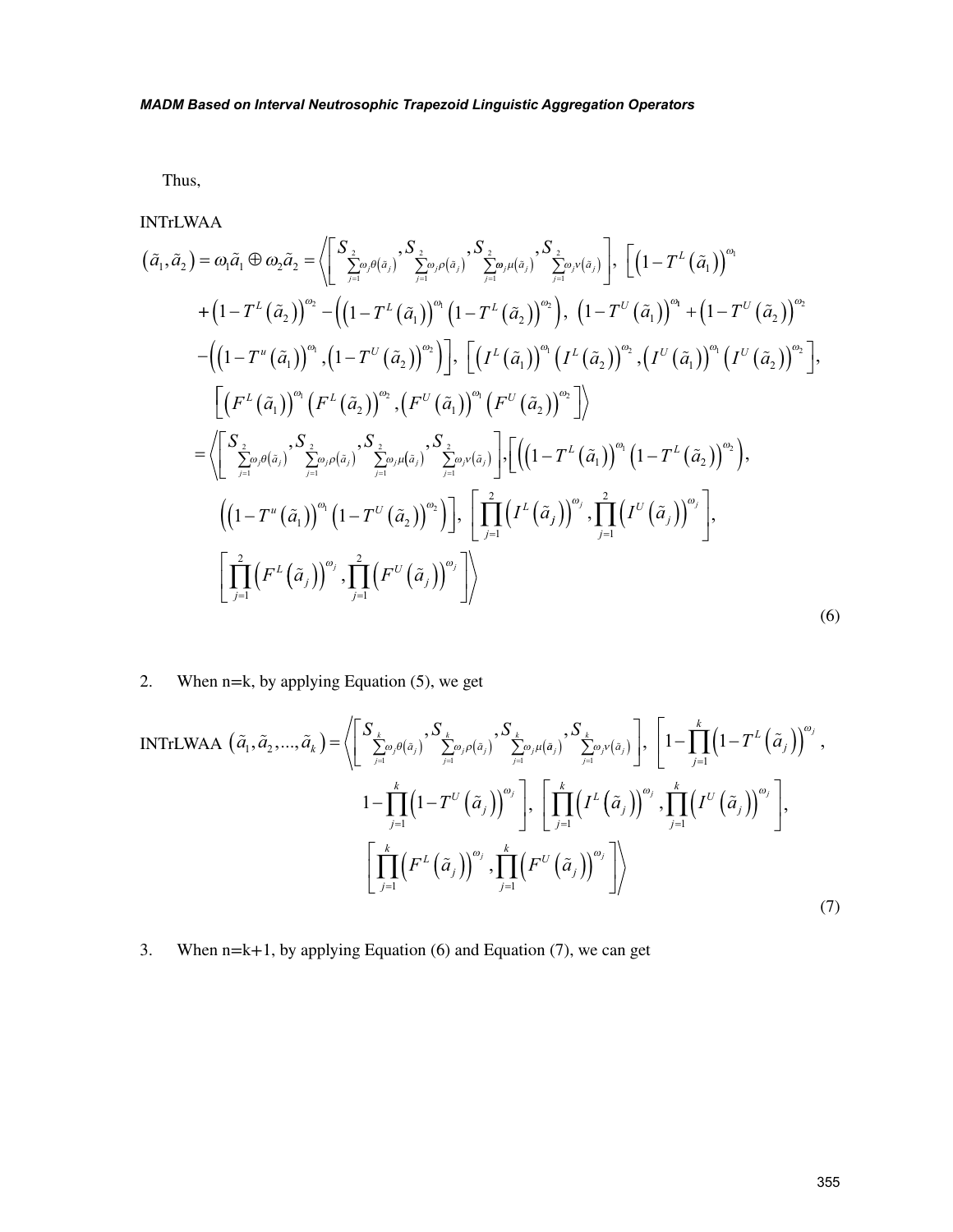INTrLWAA

*a a a a S S k k a aj k j j k k j k* 1 2 1 1 1 1 1 , ,..., , , ( <sup>+</sup> ) <sup>=</sup> <sup>∑</sup> ( )+ ( ) <sup>∑</sup> <sup>=</sup> + + = <sup>ω</sup> <sup>θ</sup> <sup>ω</sup> <sup>θ</sup> <sup>ω</sup> <sup>ρ</sup>*j j* <sup>ω</sup> <sup>ρ</sup> *k k* <sup>ω</sup> <sup>µ</sup> <sup>ω</sup> <sup>µ</sup> <sup>ω</sup> *j k j j k k j k a a a a S S* ( ) + + + ( ) ( ) + ( ) = + + = 1 1 ∑ ∑ 1 1 1 1 , , *j j k k j a a j k L j <sup>L</sup> T T <sup>k</sup> a a* ν ω ν ( )+ ( ) = + + − − ∏( ) ( ) + − <sup>−</sup> 1 1 1 1 1 1 1 , + = ( ) ( ) − − ( ) ( ) ( ) − ( ) <sup>+</sup> + + <sup>1</sup> ∏ 1 1 1 1 1 1 1 <sup>ω</sup>*<sup>k</sup>* <sup>ω</sup> *<sup>j</sup>* <sup>ω</sup>*<sup>k</sup> j k L j <sup>L</sup> <sup>T</sup> <sup>T</sup> <sup>k</sup>* , *<sup>a</sup> <sup>a</sup>* + − − − ( ) ( ) ( ) − ( ) − = + = ∏ <sup>+</sup> , 1 1 1 1 , 1 1 1 1 *j k U j U k j T a T a <sup>j</sup> <sup>k</sup>* <sup>ω</sup> <sup>ω</sup> 1 1 1 1 1 1 <sup>1</sup> *k U j U k j k L j T T I a a a j k* ∏ ∏ ( ) − ( ) ( ) − ( ) ( ) ( ) <sup>+</sup> = + + ω ω ω , *j j j j k U j j k L j j k <sup>U</sup>* , *I a* , *F a* , *F a* = + = + = + ∏ ∏ ( ) ( ) ( ) ( ) ∏ 1 1 1 1 1 1 <sup>ω</sup> <sup>ω</sup> *j a a j j k j j j k j j j S S Sk* ( ) ( ) ∑ ∑ = = + = + = + ( ) ( ) ω <sup>ω</sup> θ <sup>ω</sup> ρ 1 1 1 1 1 1 , , ∑ ∑ − − ( ) ( ) ( ) ( ) <sup>=</sup> + = + <sup>ω</sup> <sup>µ</sup> <sup>ω</sup> <sup>ν</sup> ∏ <sup>ω</sup> *j j j k j j j a a j k L j S T a* , , 1 1 1 1 1 1 , , 1 1 , 1 1 1 1 1 1 − − ( ) ( ) ( ) ( ) = + = + = + ∏ ∏ ∏ *j k U j j k L j j k T I I a a j j* ω <sup>ω</sup> *U j j k L j j k U <sup>j</sup> a F a F a <sup>j</sup> <sup>j</sup> <sup>j</sup>* ( ) ( ) ( ) ( ) ( ) ( ) <sup>=</sup> + = + ∏ ∏ <sup>ω</sup> <sup>ω</sup> <sup>ω</sup> , , 1 1 1 1 

Therefore, considering the above results, we have Equation (5) for any. This completes the proof. Especially when  $\omega = \left( \frac{1}{2}, \frac{1}{2}, \ldots, \frac{1}{n} \right)$ *n n n*  $\left( \frac{1}{2}, \frac{1}{2}, \ldots, \frac{1}{n} \right)^{T}$  $\left(\frac{1}{n}, \frac{1}{n}, \ldots, \frac{1}{n}\right)^t$ , then INTrLWAA operator reduces to an interval neutrosophic trapezoid linguistic arithmetic averaging operator for INTrLvs.

It is obvious that the INTrLWAA operator satisfies the following properties:

- 1. **Idempotency**: Let  $\tilde{a}_j$  (j=1, 2,…, n) be a collection of INTrLvs. If  $\tilde{a}_j$  (j=1, 2,…,n) is equal, i.e  $\tilde{a}_i = \tilde{a}$  for j=1,2,...,n, then INTrLWAA  $(\tilde{a}_1, \tilde{a}_2, ..., \tilde{a}_n) = \tilde{a}$ .
- 2. **Boundedness:** Let  $\tilde{a}_j$  (j=1, 2,..., n) be a collection of INTrLvs and  $\tilde{a}_{min} = \min(\tilde{a}_1, \tilde{a}_2, \ldots, \tilde{a}_n)$ and  $\tilde{a}_{max} = \max(\tilde{a}_1, \tilde{a}_2, \ldots, \tilde{a}_n)$  for j=1,2,...,n,  $\tilde{a}_{min} \leq \text{INTrLWAA}$   $(\tilde{a}_1, \tilde{a}_2, \ldots, \tilde{a}_n) \leq \tilde{a}_{max}$  then be a collection of INTrLvs.
- 3. **Monotonity:** Let  $\tilde{a}_j$  (j=1, 2,..., n) be a collection of INTrLvs. If  $\tilde{a}_j \leq \tilde{a}_j^*$  for j= 1,2,...,n. Then  $\text{INTrLWAA}\left(\tilde{a}_1, \tilde{a}_2, ..., \tilde{a}_n\right) \leq \text{INTrLWAA}\left(\tilde{a}_1^*, \tilde{a}_2^*, ..., \tilde{a}_n^*\right).$

#### **Proof:**

1. Since  $\tilde{a}_i = \tilde{a}$  for j=1, 2,...,n. we have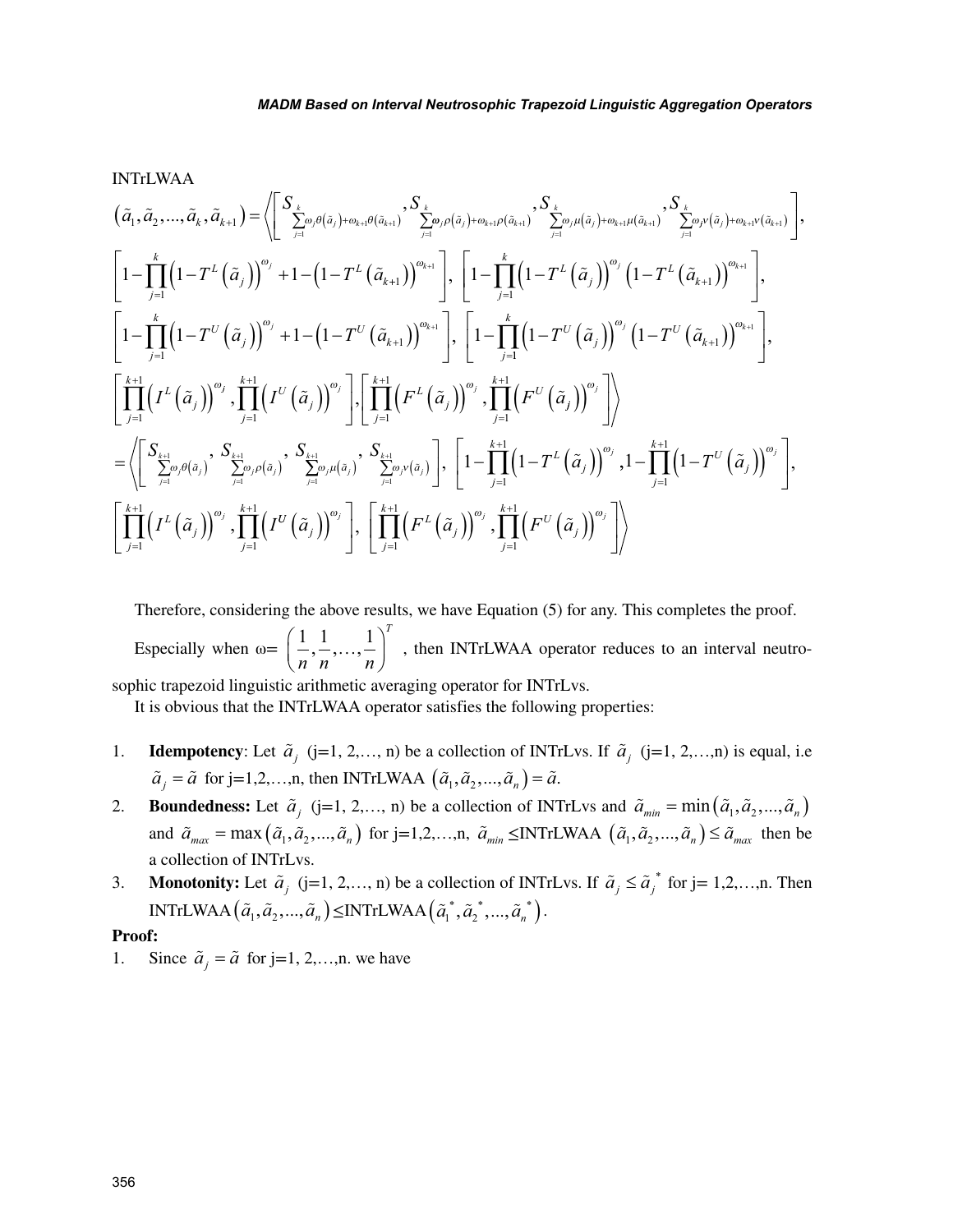INTrLWAA 
$$
(\tilde{a}_1, \tilde{a}_2, ..., \tilde{a}_n) = \left\langle \left[ \sum_{j=1}^{S_n} \delta_{\beta}(\tilde{a}_j) \sum_{j=1}^{S_n} \delta_{\beta}(\tilde{a}_j) \sum_{j=1}^{S_n} \delta_{\beta}(\tilde{a}_j) \sum_{j=1}^{S_n} \delta_{\beta}(\tilde{a}_j) \right], \left[ 1 - \prod_{j=1}^n \left( 1 - T^L (\tilde{a}_j) \right)^{\omega_j}, \right]
$$
  
\n
$$
1 - \prod_{j=1}^n \left( 1 - T^U (\tilde{a}_j) \right)^{\omega_j} \right], \left[ \prod_{j=1}^n \left( I^L (\tilde{a}_j) \right)^{\omega_j}, \prod_{j=1}^n \left( I^U (\tilde{a}_j) \right)^{\omega_j} \right],
$$
  
\n
$$
\left[ \prod_{j=1}^n \left( F^L (\tilde{a}_j) \right)^{\omega_j}, \prod_{j=1}^n \left( F^U (\tilde{a}_j) \right)^{\omega_j} \right] \right\rangle
$$
  
\n
$$
= \left\langle \left[ \delta_{\theta(\tilde{a})} \sum_{j=1}^n \delta_{\rho(\tilde{a})} \sum_{j=1}^n \delta_{\rho(\tilde{a})} \sum_{j=1}^n \delta_{\beta}(\tilde{a}) \sum_{j=1}^n \delta_{\beta}(\tilde{a}) \sum_{j=1}^n \delta_{\beta}(\tilde{a}) \sum_{j=1}^n \delta_{\beta}(\tilde{a}) \sum_{j=1}^n \delta_{\beta}(\tilde{a}) \sum_{j=1}^n \delta_{\beta}(\tilde{a}) \sum_{j=1}^n \delta_{\beta}(\tilde{a}) \sum_{j=1}^n \delta_{\beta}(\tilde{a}) \sum_{j=1}^n \delta_{\beta}(\tilde{a}) \sum_{j=1}^n \delta_{\beta}(\tilde{a}) \sum_{j=1}^n \delta_{\beta}(\tilde{a}) \sum_{j=1}^n \delta_{\beta}(\tilde{a}) \sum_{j=1}^n \delta_{\beta}(\tilde{a}) \sum_{j=1}^n \delta_{\beta}(\tilde{a}) \sum_{j=1}^n \delta_{\beta}
$$

2. Since 
$$
\tilde{a}_{min} = \min(\tilde{a}_1, \tilde{a}_2, ..., \tilde{a}_n)
$$
 and  $\tilde{a}_{max} = \max(\tilde{a}_1, \tilde{a}_2, ..., \tilde{a}_n)$  for  $j = 1, 2, ..., n$ , there is  $\tilde{a}_{min} \leq \tilde{a}_j \leq \tilde{a}_{max}$ . Thus, there exists  $\sum_{j=1}^n \omega_j \tilde{a}_{min} \leq \sum_{j=1}^n \omega_j \tilde{a}_j \leq \sum_{j=1}^n \omega_j \tilde{a}_{max}$ . This is  $\tilde{a}_{min} \leq \sum_{j=1}^n \omega_j \tilde{a}_j \leq \tilde{a}_{max}$ .  
i.e.,  $\tilde{a}_{min} \leq \text{INTrLWAA} \left( \tilde{a}_1, \tilde{a}_2, ..., \tilde{a}_n \right) \leq \tilde{a}_{max}$ .

3. Since 
$$
\tilde{a}_j \leq \tilde{a}_j^*
$$
 for j= 1, 2,..., n. There is  $\sum_{j=1}^n \omega_j \tilde{a}_j \leq \sum_{j=1}^n \omega_j \tilde{a}_j^*$  Then INTRLWAA  $(\tilde{a}_1, \tilde{a}_2, ..., \tilde{a}_n)$   
\n $\leq$ INTrLWAA  $(\tilde{a}_1^*, \tilde{a}_2^*, ..., \tilde{a}_n^*)$ .

Thus, we complete the proofs of these properties

# **4.2 Interval Neutrosophic Trapezoid Linguistic Weighted Geometric Averaging Operator**

# **Definition 4.3:** Let

$$
\tilde{a}_{j} = \left\langle \left[ S_{\theta(\tilde{a}_{j})}, S_{\rho(\tilde{a}_{j})}, S_{\mu(\tilde{a}_{j})}, S_{\nu(\tilde{a}_{j})} \right], \left( \left[ T_{a_{j}}^{L}, T_{a_{j}}^{U} \right], \left[ I_{a_{j}}^{L}, I_{a_{j}}^{U} \right], \left[ F_{a_{j}}^{L}, F_{a_{j}}^{U} \right] \right\rangle \right) (j=1,2,...,n)
$$

be a collection of INTrLNs. The interval neutrosophic trapezoid linguistic *weighted geometric* averaging (INTrLWGA) operator can be defined as follows and INTrLWGA: Ω*<sup>n</sup>* →Ω

INTrLWGA 
$$
(\tilde{a}_1, \tilde{a}_2, ... \tilde{a}_n) = \prod_{j=1}^n \tilde{a}_j^{\omega_j}
$$
 (8)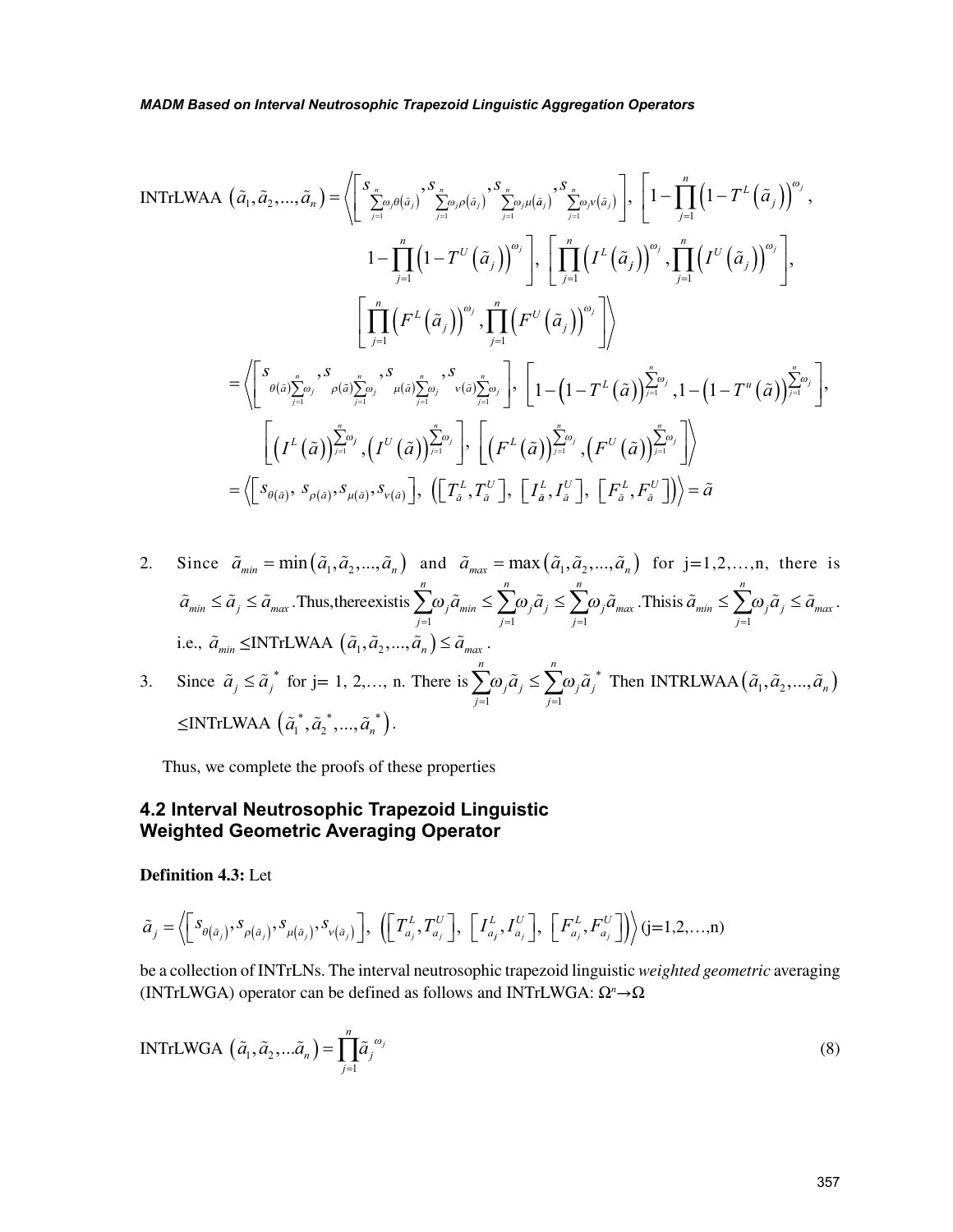where,  $\omega_j = (\omega_1, \omega_2, ..., \omega_n)^T$  is the weight vector of  $\tilde{a}_j$  (j= 1,2,…,n),  $\omega_j \in [0,1]$  and *j n j*  $\sum_{j=1}$  $\omega_i = 1$ .

#### **Theorem 4.4:** Let

$$
\widetilde{a}_j = \left\langle \begin{bmatrix} s_{\theta(\tilde{a}_j)}, s_{\rho(\tilde{a}_j)}, s_{\mu(\tilde{a}_j)}, s_{\nu(\tilde{a}_j)} \end{bmatrix}, \left( \begin{bmatrix} T_{\tilde{a}_j}^L, T_{\tilde{a}_j}^U \end{bmatrix}, \left[ T_{\tilde{a}_j}^L, I_{\tilde{a}_j}^U \right], \left[ F_{\tilde{a}_j}^L, F_{\tilde{a}_j}^U \right] \right\rangle \right\rangle (j=1,2,\ldots,n)
$$

be a collection of INTrLs, Then by Equation (8) and the operational laws in Definition 3.3, we have the following result

#### INTrLWGA

$$
\left(\tilde{a}_{1},\tilde{a}_{2},...,\tilde{a}_{n}\right)=\left\langle\left[\sum_{j=1}^{S_{n}}\sum_{j=1}^{n}e^{\omega_{j}}(\tilde{a}_{j})\sum_{j=1}^{S_{n}}\sum_{j=1}^{n}e^{\omega_{j}}(\tilde{a}_{j})\sum_{j=1}^{S_{n}}\prod_{j=1}^{n}e^{\omega_{j}}(\tilde{a}_{j})\sum_{j=1}^{S_{n}}\left[\prod_{j=1}^{n}T^{L}\left(\tilde{a}_{j}\right)^{\omega_{j}},\prod_{j=1}^{n}T^{U}\left(\tilde{a}_{j}\right)^{\omega_{j}}\right],\right] \times \left[\left[1-\prod_{j=1}^{n}\left(1-I^{L}\left(\tilde{a}_{j}\right)\right)^{\omega_{j}},1-\prod_{j=1}^{n}\left(1-I^{U}\left(\tilde{a}_{j}\right)\right)^{\omega_{j}}\right],\right]
$$
\n
$$
\left[1-\prod_{j=1}^{n}\left(1-F^{L}\left(\tilde{a}_{j}\right)\right)^{\omega_{j}},1-\prod_{j=1}^{n}\left(1-F^{U}\left(\tilde{a}_{j}\right)\right)^{\omega_{j}}\right]\right\rangle
$$
\n
$$
\left[1-\prod_{j=1}^{n}\left(1-F^{L}\left(\tilde{a}_{j}\right)\right)^{\omega_{j}},1-\prod_{j=1}^{n}\left(1-F^{U}\left(\tilde{a}_{j}\right)\right)^{\omega_{j}}\right]\right\rangle
$$
\n
$$
n
$$
\n(9)

where,  $\omega = (\omega_1, \omega_2, \dots, \omega_n)^T$  is the weight vector of  $\tilde{a}_j$  (j= 1, 2,…,n),  $\omega_j \in [0,1]$  and *j j*  $\sum_{j=1}$  $\omega_i = 1$ .

By a similar proof manner of theorem 4.2, we can also give the proof of theorem 4.4 (omitted).

Especially when  $\omega = \left( \frac{1}{2}, \frac{1}{2}, \ldots, \frac{1}{n} \right)$ *n n n*  $\left( \frac{1}{2}, \frac{1}{2}, \ldots, \frac{1}{n} \right)^{T}$  $\left(\frac{1}{n}, \frac{1}{n}, \ldots, \frac{1}{n}\right)^n$ , then INTrLWGA operator reduces to an interval neutrosoph-

ic trapezoid linguistic geometric averaging operator for INTrLvs.

It is obvious that the INTrLWGA operator satisfies the following properties:

- 1. **Idempotency**: Let  $\tilde{a}_j$  (j=1, 2,…,n) be a collection of INTrLvs. If  $\tilde{a}_j$  (j=1, 2,…, n) is equal, i.e  $\tilde{a}_i = \tilde{a}$  for j=1, 2,...,n, then INTrLWGA  $(\tilde{a}_1, \tilde{a}_2, ..., \tilde{a}_n) = \tilde{a}$ .
- 2. **Boundedness:** Let  $\tilde{a}_j$  (j=1, 2, ...,n) be a collection of INTrLvs and  $\tilde{a}_{\text{min}} = \min(\tilde{a}_1, \tilde{a}_2, ..., \tilde{a}_n)$  and  $\tilde{a}_{max} = \max(\tilde{a}_1, \tilde{a}_2, \ldots, \tilde{a}_n)$  for j=1, 2,…,n,  $\tilde{a}_{min} \leq \text{INTrLWGA} \left( \tilde{a}_1, \tilde{a}_2, \ldots, \tilde{a}_n \right) \leq \tilde{a}_{max}$  then be a collection of INTrLvs.
- 3. **Monotonity:** Let  $\tilde{a}_j$  (j=1, 2,…,n) be a collection of INTrLvs. If  $\tilde{a}_j \leq \tilde{a}_j^*$  for j= 1,2,…,n. Then  $\text{INTrLWGA}\left(\tilde{a}_{1}, \tilde{a}_{2}, ..., \tilde{a}_{n}\right) \leq \text{INTrLWGA}\left(\tilde{a}_{1}^{*}, \tilde{a}_{2}^{*}, ..., \tilde{a}_{n}^{*}\right).$

Since the proof process of these properties is similar to the above proofs, we do not repeat it here.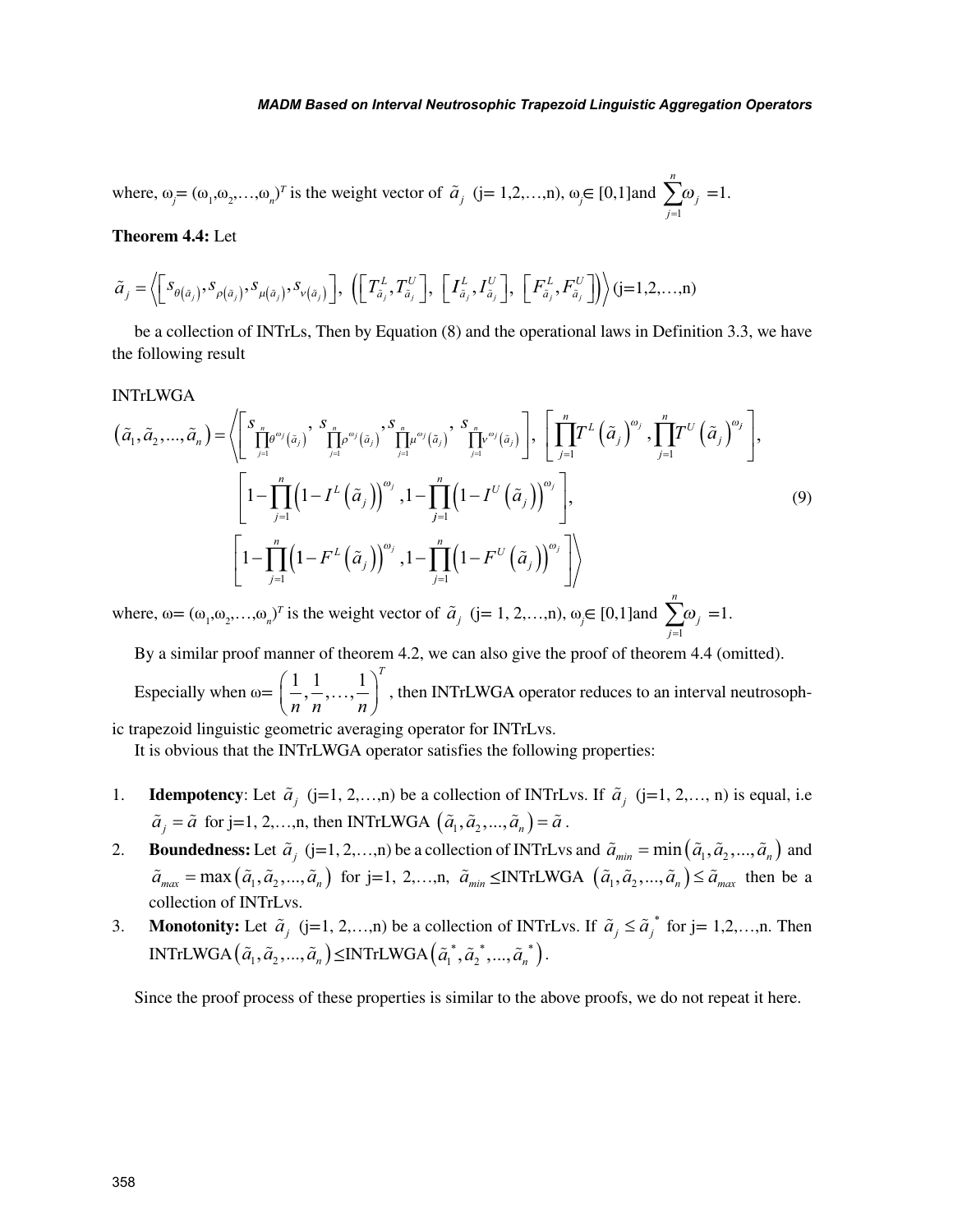## **5. DECISION MAKING METHOD BY INTRLWAA AND INTRLWGA OPERATORS.**

This section presents a method for multi attribute decision making problems based on the INTrLWAA and INTrLWGA operators ant the score, accuracy, and certainty functions of INTrLvs under interval neutrosophic trapezoid linguistic variable environment.

In a multiple attribute decision-making problem, assume that  $A = \{A_1, A_2, A_3, \ldots, A_m\}$  is a setoff alternatives and  $C = \{C_1, C_2, \ldots, C_n\}$  is a set of attributes. The weight vector of the attributes  $C_j$  (j=1, 2,…,n), entered by the decision maker, is  $\omega = (\omega_1, \omega_2, ..., \omega_n)^T$  where  $\omega_j \in [0, 1]$  and j n  $\mathrm{\dot{E}}_{\mathrm{j}}$  $\sum_{j=1}$  =1. In the decision process, the evaluation information of the alternatives  $A_i$  (i=1, 2, ...,m) with respect to the attribute  $C_j$  (j=1, 2, ...,n) is represented by the form of an INTrLS:

$$
A_i = \left\langle \left[ s_{\theta_i(C_j)}, s_{\rho_i(C_j)}, s_{\mu_i(C_j)}, s_{\nu_i(C_j)} \right], \left( T_{A_i}(C_j), I_{A_i}(C_j), F_{A_i}(C_j) \right) \right\rangle \mid C_j \in C
$$
  
where

$$
\[s_{\theta_i(C_j)}, s_{\rho_i(C_j)}, s_{\mu_i(C_j)}, s_{\nu_i(C_j)}\] \in \hat{s}, T_{A_i}(C_j) = \[T_{A_i}^L(x), T_{A_i}^U(C_j)\] \subseteq [0.1],
$$
  

$$
I_{A_i}(C_j) = \[I_{A_i}^L(C_j), I_{A_i}^U(C_j)\] \subseteq [0.1], \text{ and } F_{A_i}(C_j) = \[F_{A_i}^L(C_j), F_{A_i}^U(C_j)\] \subseteq [0.1]
$$

with the condition

$$
0 \le T_{A_i}^U(C_j) + I_{A_i}^U(C_j) + F_{A_i}^U(C_j) \le 3
$$

for j=1,2,..,n and i=1,2,...,m. For convenience, an INTrLv is an INTrLS is denoted by

$$
\tilde{d}_{ij} = \left\langle \left[ S_{\theta_{ij}}, S_{\rho_{ij}}, S_{\mu_{ij}}, S_{\nu_{ij}} \right], \left( \left[ T^L_{ij}, T^U_{ij} \right], \left[ I^L_{ij}, I^U_{ij} \right], \left[ F^L_{ij}, F^U_{ij} \right] \right\rangle \right\rangle (i=1=1,2,...m) \ j=1,2,...,n
$$

thus, one can establish an interval neutrosophic trapezoid linguistic decision matrix  $D = \left(\tilde{d}_{ij}\right)_{i,j=1}$ .

The decision steps are described as follows

**Step1:** Calculate the individual overall value of the INTrLv  $\tilde{d}_j$  for  $A_i$  (i=1,2,...,m) by the following aggregation formula: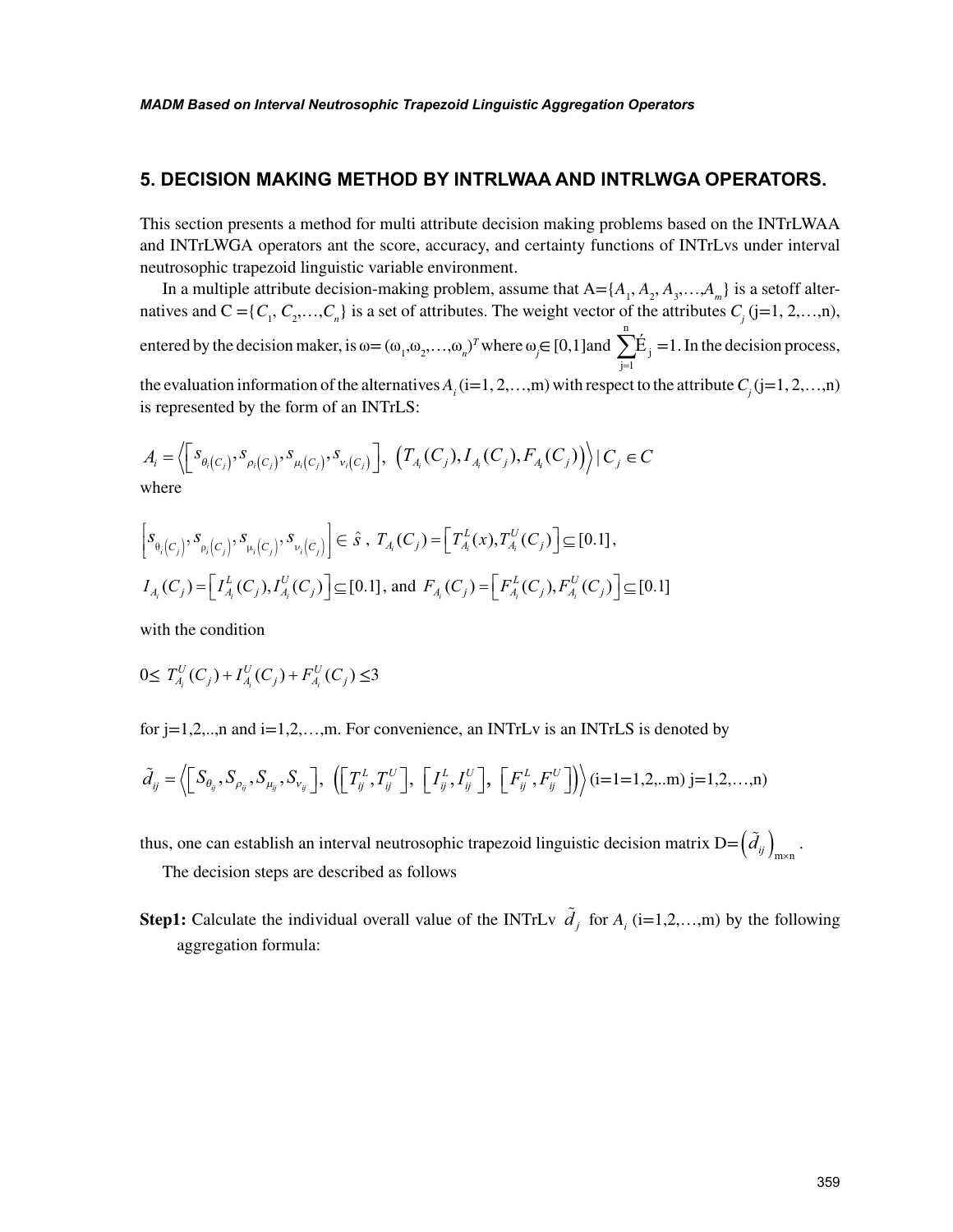$$
\tilde{d}_{i} = \left\langle \left[ S_{\theta_{i}}, S_{\rho_{i}}, S_{\mu_{i}}, S_{\nu_{i}} \right], \left( \left[ T_{i}^{L}, T_{i}^{U} \right], \left[ I_{i}^{L}, I_{i}^{U} \right], \left[ F_{i}^{L}, F_{i}^{U} \right] \right\rangle \right\rangle
$$
\n=INTrLWAA  $\left( \tilde{d}_{i1}, \tilde{d}_{i2}, ..., \tilde{d}_{in} \right)$   
\n
$$
= \left\langle \left[ S_{\sum_{j=1}^{n} \omega_{j} \theta_{ij}}, \frac{S_{\sum_{j=1}^{n} \omega_{j} \mu_{ij}}, \frac{S_{\sum_{j=1}^{n} \omega_{j} \mu_{ij}}, S_{\sum_{j=1}^{n} \omega_{j} \nu_{ij}}}{\sum_{j=1}^{n} \omega_{j} \mu_{ij}}, \frac{S_{\sum_{j=1}^{n} \omega_{j} \mu_{ij}}, \frac{S_{\sum_{j=1}^{n} \omega_{j} \nu_{ij}}}{\sum_{j=1}^{n} \omega_{j}} \right], \left[ 1 - \prod_{j=1}^{n} \left( 1 - T_{ij}^{L} \right)^{\omega_{j}}, 1 - \prod_{j=1}^{n} \left( 1 - T_{ij}^{U} \right)^{\omega_{j}} \right]
$$
\n
$$
\left[ \prod_{j=1}^{n} \left( I_{ij}^{L} \right)^{\omega_{j}}, \prod_{j=1}^{n} \left( I_{ij}^{U} \right)^{\omega_{j}} \right], \left[ \prod_{j=1}^{n} \left( F_{ij}^{L} \right)^{\omega_{j}}, \prod_{j=1}^{n} \left( F_{ij}^{U} \right)^{\omega_{j}} \right] \right\rangle
$$
\n(10)

or

$$
\tilde{d}_{i} = \left\langle \left[ S_{\theta_{i}}, S_{\rho_{i}}, S_{\mu_{i}}, S_{\nu_{i}} \right], \left( \left[ T_{i}^{L}, T_{i}^{U} \right], \left[ I_{i}^{L}, I_{i}^{U} \right], \left[ F_{i}^{L}, F_{i}^{U} \right] \right\rangle \right\rangle
$$
\n
$$
= \text{INTILWGA} \left( \tilde{d}_{i1}, \tilde{d}_{i2}, \dots, \tilde{d}_{in} \right)
$$
\n
$$
= \left\langle \left[ \sum_{j=1}^{S} \prod_{j=1}^{n} \rho_{ij}^{\omega_{j}}, \sum_{j=1}^{S} \prod_{j=1}^{n} \mu_{ij}^{\omega_{j}}, \sum_{j=1}^{S} \prod_{j=1}^{n} V_{ij}^{\omega_{j}} \right], \left( \left[ \prod_{j=1}^{n} (T_{ij}^{L})^{\omega_{j}}, \prod_{j=1}^{n} (T_{ij}^{U})^{\omega_{j}} \right], \left[ 1 - \prod_{j=1}^{n} (1 - I_{ij}^{L})^{\omega_{j}}, \right] \right\rangle
$$
\n
$$
1 - \prod_{j=1}^{n} (1 - I_{ij}^{U})^{\omega_{j}} \right], \left[ 1 - \prod_{j=1}^{n} (1 - F_{ij}^{L})^{\omega_{j}}, 1 - \prod_{j=1}^{n} (1 - F_{ij}^{U})^{\omega_{j}} \right] \right\rangle
$$
\n
$$
(11)
$$

**Step2:** Calculate the score function E( $\tilde{d}_i$ ) (i=1, 2,..., m) (accuracy function H( $\tilde{d}_i$ ) and certainty function  $C(\tilde{d}_i)$  by applying Equation (1) (Equations (2) and (3)).

**Step 3:** Rank the alternatives according to the values of  $E(\tilde{d}_i)$  (H( $\tilde{d}_i$ ) and  $C(\tilde{d}_i)$ ) ((i=1,2,...,m) by the ranking method in Defintion 3.3, and then select the best one(s).

**Step4:** End.

# **6. ILLUSTRATIVE EXAMPLE**

An illustrative example about investment alternatives problem adapted from (Ye, 2015) is used to demonstrate the applications of the proposed decision making method under interval neutrosophic trapezoid linguistic environment. There is an investment company, which wants to invest a sum of money in the best option. To invest the money, there is a panel with four possible alternatives:  $(1)$   $A<sub>1</sub>$  is car company; (2)  $A_2$  is food company; (3)  $A_3$  is a computer company; (4)  $A_4$  is an arms company. The investement company must take a decision according to the three attributes: (1)  $C_1$  is the risk; (2)  $C_2$  is the growth; (3)  $C_3$  is a the environmental impact. The weight vector of the attributes is  $\omega = (0.35, 0.25, 0.4)^T$ . The expert evaluates the four possible alternatives of  $A_i$  (i=1, 2, 3, 4) with respect to the three attributes of  $C_j$  (i=1,2,3), where the evaluation information is expressed by the form of INTrLV values under the linguistic term set S={ $s_0$ =extremely poor,  $s_1$ =very poor,  $s_2$ = poor,  $s_3$ = medium,  $s_4$ = good,  $s_5$ = very good,  $s_6$  = extremely good}.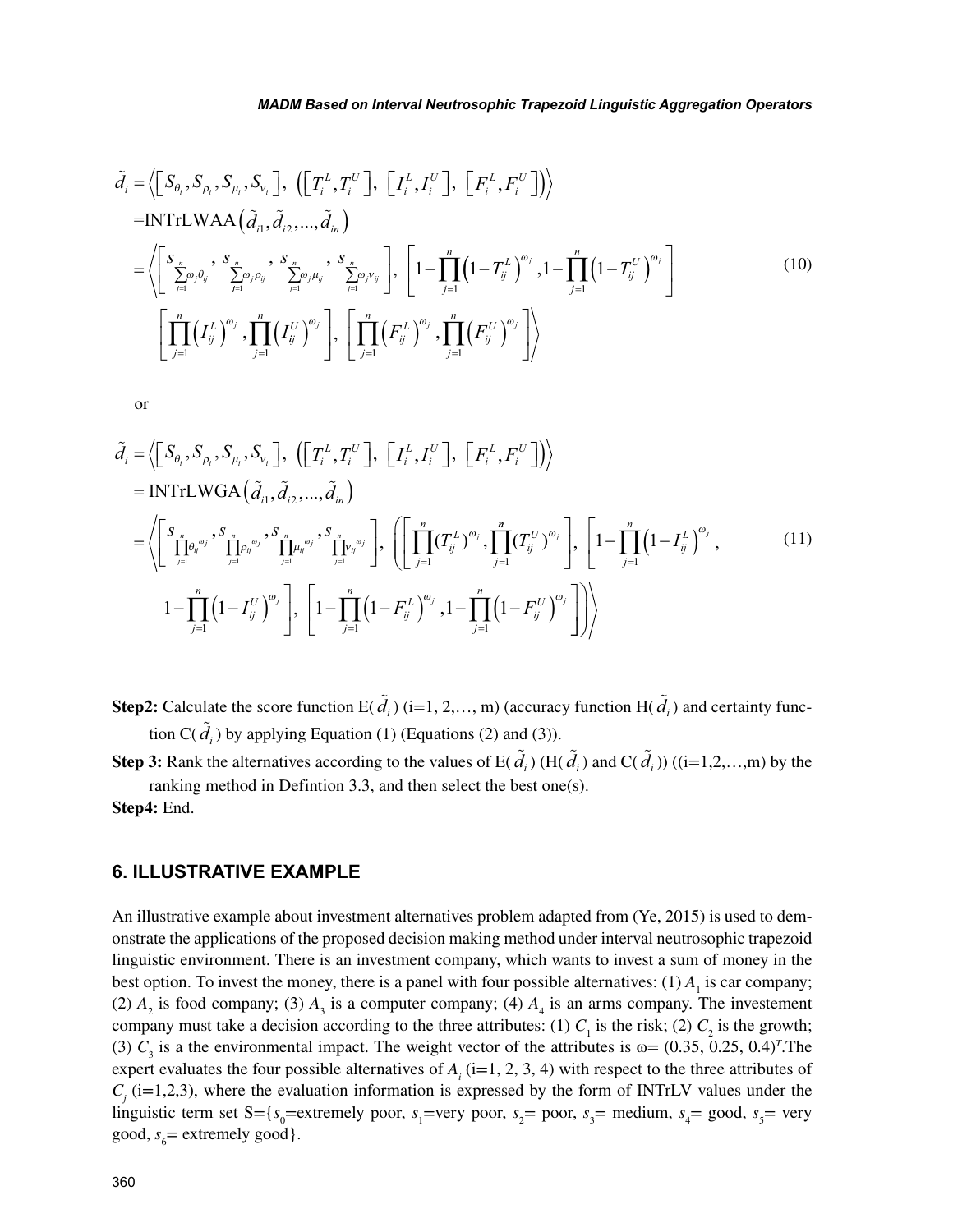The evaluation information of an alternative  $A_i$  (i=1,2,3,4) with respect to an attribute  $C_j$  (j=1,2,3) can be given by the expert. For example, the INTrL value of an alternative  $A_1$  with respect to an attribute  $C_1$  is given as  $\langle [s_{1,4}, s_{2,7}, s_3, s_{5,3}]$ , ([0.4, 0.5], [0.2, 0.3], [0.3, 0.4]) by the expert, which indicates that the mark of the alternative  $A_1$  with respect to the attribute  $C_1$  is about the trapezoid fuzzy linguistic value  $[s<sub>1,4</sub>, s<sub>2,7</sub>, s<sub>3</sub>, s<sub>5,3</sub>]$  with the satisfaction degree interval [0.4, 0.5], indeterminacy degree interval [0.2, 0.3], and dissatisfaction degree interval [0.3, 0.4]. similarly, the four possible alternatives with respect to the three attributes can be evaluated by the expert, thus we can obtain the following interval neutrosophic trapezoid linguistic decision matrix:

$$
D(\tilde{d}_{ij})_{\text{mxn}} = \n\begin{bmatrix}\n\langle ([s_{1.8}, s_{3.4}, s_{4.5}, s_{5.5}], ([0.4, 0.5], [0.2, 0.3], [0.3, 0.4]) \rangle \langle ([s_{1.3}, s_{2.3}, s_{4.4}, s_{5.4}], ([0.4, 0.6], [0.1, 0.2], [0.2, 0.4]) \rangle \\
\langle ([s_{0.8}, s_{2.2}, s_{3.8}, s_{5.1}], ([0.2, 0.3], [0.1, 0.2], [0.5, 0.6]) \rangle \langle ([s_{1.4}, s_{2.8}, s_{3.8}, s_{5.1}], ([0.5, 0.7], [0.1, 0.2], [0.2, 0.3]) \rangle \\
\langle ([s_{1.5}, s_{2.5}, s_{4.5}, s_{5.5}], ([0.6, 0.7], [0.1, 0.2], [0.2, 0.3]) \rangle \langle ([s_{1.1}, s_{2.1}, s_{1.4}, s_{5.4}], ([0.5, 0.7], [0.2, 0.2], [0.1, 0.2]) \rangle \\
\langle ([s_{2.1}, s_{3.2}, s_{4.5}, s_{5.7}], ([0.3, 0.5], [0.1, 0.2], [0.3, 0.4]) \rangle \langle ([s_{1.8}, s_{2.8}, s_{4.4}, s_{5.5}], ([0.5, 0.6], [0.1, 0.3], [0.3, 0.4]) \rangle \\
\langle ([s_{1.4}, s_{2.7}, s_{3,3}, s_{5.3}], ([0.5, 0.6], [0.1, 0.3], [0.1, 0.3]) \rangle \langle ([s_{1.5}, s_{3.1}, s_{4.7}, s_{5.9}], ([0.7, 0.8], [0.0, 0.1], [0.1, 0.2]) \rangle \\
\langle ([s_{1.7}, s_{2.9}, s_{4,3}, s_{5.4}], ([0.5, 0.7], [0.1, 0.2], [0.2, 0.3]) \rangle \langle ([s_{1.2}, s_{1.8}, s_{4.3}, s_{5.3}], ([0.3, 0.4], [0.1, 0.2], [0.1, 0.2]) \rangle\n\end{bmatrix}
$$

The proposed decision making method can handle this decision making problem according to the following calculation steps:

**Step1:** By applying Equation (10), we can obtain the individual overall value of the INTrLV  $\tilde{d}_i$  for  $A_i$  $(i=1,2,3,4)$ 

$$
\tilde{d}_1 = \left\langle \left( \left[ s_{1,275}, s_{2,645}, s_{4,195}, s_{5,315} \right], \left( \left[ 0.3268, 0.4590 \right], \left[ 0.1275, 0.2305 \right], \left[ 0.3325, 0.4704 \right] \right] \right\rangle
$$
\n
$$
\tilde{d}_2 = \left\langle \left( \left[ s_{1,305}, s_{2,445}, s_{3,015}, s_{5,320} \right], \left( \left[ 0.5271, 0.7000 \right], \left[ 0.1320, 0.2759 \right], \left[ 0.1516, 0.3519 \right] \right) \right\rangle
$$
\n
$$
\tilde{d}_3 = \left\langle \left( \left[ s_{1,745}, s_{2,900}, s_{3,875}, s_{5,490} \right], \left( \left[ 0.4375, 0.5275 \right], \left[ 0.1000, 0.2603 \right], \left[ 0.1933, 0.3565 \right] \right) \right\rangle
$$
\n
$$
\tilde{d}_4 = \left\langle \left( \left[ s_{1,430}, s_{2,530}, s_{4,365}, s_{5,535} \right], \left( \left[ 0.5216, 0.6565 \right], \left[ 0.000, 0.1569 \right], \left[ 0.1189, 0.2213 \right] \right) \right\rangle
$$

**Step2:** By applying Equation (1), we can obtain the score value of  $E(\tilde{d}_i)$  (i=1,2,3,4)

$$
E(\tilde{d}_1) = s_{2.028}, E(\tilde{d}_2) = s_{2.173}, E(\tilde{d}_3) = s_{2.390}, E(\tilde{d}_4) = s_{2.703}
$$

**Step 3:** Since  $E(\tilde{d}_4) > E(\tilde{d}_3) > E(\tilde{d}_1) > E(\tilde{d}_1)$ , the ranking order of four alternatives. Therefore, we can see that the alternative  $A_4$  is the best choice among all the alternative.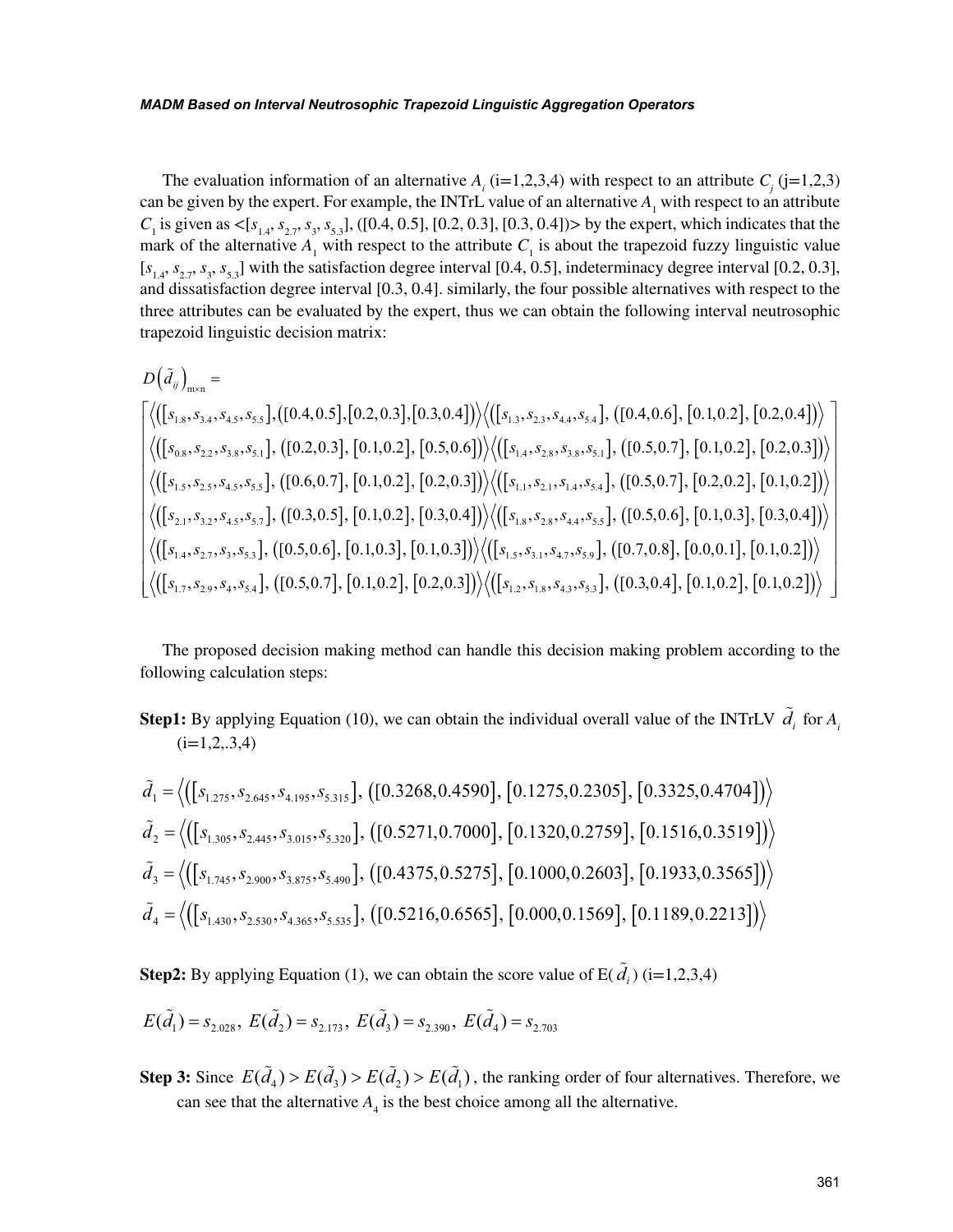On the other hand, we can also utilize the INTrLWGA operator as the following computational steps:

**Step1:** By applying Equation (11), we can obtain the individual overall value of the INTrLV  $\tilde{d}_i$  for  $A_i$  $(i=1,2,3,4)$ 

$$
\tilde{d}_1 = \left\langle \left( [s_{1,200}, s_{2.591}, s_{4.182}, s_{5.312}] , ([0.3031, 0.4266], [0.1363, 0.2365], [0.3674, 0.4898]) \right\rangle
$$
\n
$$
\tilde{d}_2 = \left\langle \left( [s_{1,293}, s_{2.426}, s_{2.659}, s_{5.317}] , ([0.5233, 0.7000], [0.1414, 0.1635], [0.1614, 0.2279]) \right\rangle
$$
\n
$$
\tilde{d}_3 = \left\langle \left( [s_{1.718}, s_{2.892}, s_{3.805}, s_{5.487}] , ([0.4181, 0.5629], [0.1000, 0.2665], [0.2260, 0.3618]) \right\rangle
$$
\n
$$
\tilde{d}_4 = \left\langle \left( [s_{1.416}, s_{2.453}, s_{4.356}, s_{5.528}] , ([0.4585, 0.5864], [0.0662, 0.1663], [0.1261, 0.2263]) \right\rangle
$$

**Step2:** By applying Equation (1), we can obtain the score value of  $E(\tilde{d}_i)$  (i=1,2,3,4)

$$
E(\tilde{d}_1) = s_{1.937}, E(\tilde{d}_2) = s_{2.207}, E(\tilde{d}_3) = s_{2.332}, E(\tilde{d}_4) = s_{2.556}
$$

**Step 3:** Since  $E(\tilde{d}_1) > E(\tilde{d}_2) > E(\tilde{d}_1) > E(\tilde{d}_1)$ , the ranking order of four alternatives. Therefore, we can see that the alternative  $A_4$  is the best choice among all the alternative.

Obviously, we can see that the above two kinds of ranking orders of the alternatives are the same and the most desirable choice is the alternative  $A_3$ .

The INTrLS is a further generalization of interval neutrosophic linguistic set and interval neutrosophic uncertain linguistic set proposed by (Ye, 2015; Ye, 2013 g). So the decision –making method proposed in this paper is more typical in applications. Furthermore, the decision making approach proposed in this paper can be used to solve not only the interval neutrosophic linguistic information and interval neutrosophic uncertain linguistic information but also decision making problems with interval neutrosophic triangular and trapezoidal linguistic information. Therefore, the decision making method proposed in the paper is a generalization of existing decision method with interval neutrosophic linguistic information and interval neutrosophic uncertain linguistic information.

## **7. CONCLUSION**

In this paper, we have proposed some interval neutrosophic trapezoidal linguistic operators such as interval neutrosophic trapezoid linguistic weighted arithmetic averaging INTrLWAA and interval neutrosophic trapezoid fuzzy linguistic weighted geometric averaging INTrLWGA. We have studied some desirable properties of the proposed operators, such as commutativity, idempotency and monotonicity, and applied the INTrLWAA and INTrLWGA operator to decision making with interval neutrosophic trapezoidal linguistic information. Finally, an illustrative example has been given to show the developed operators.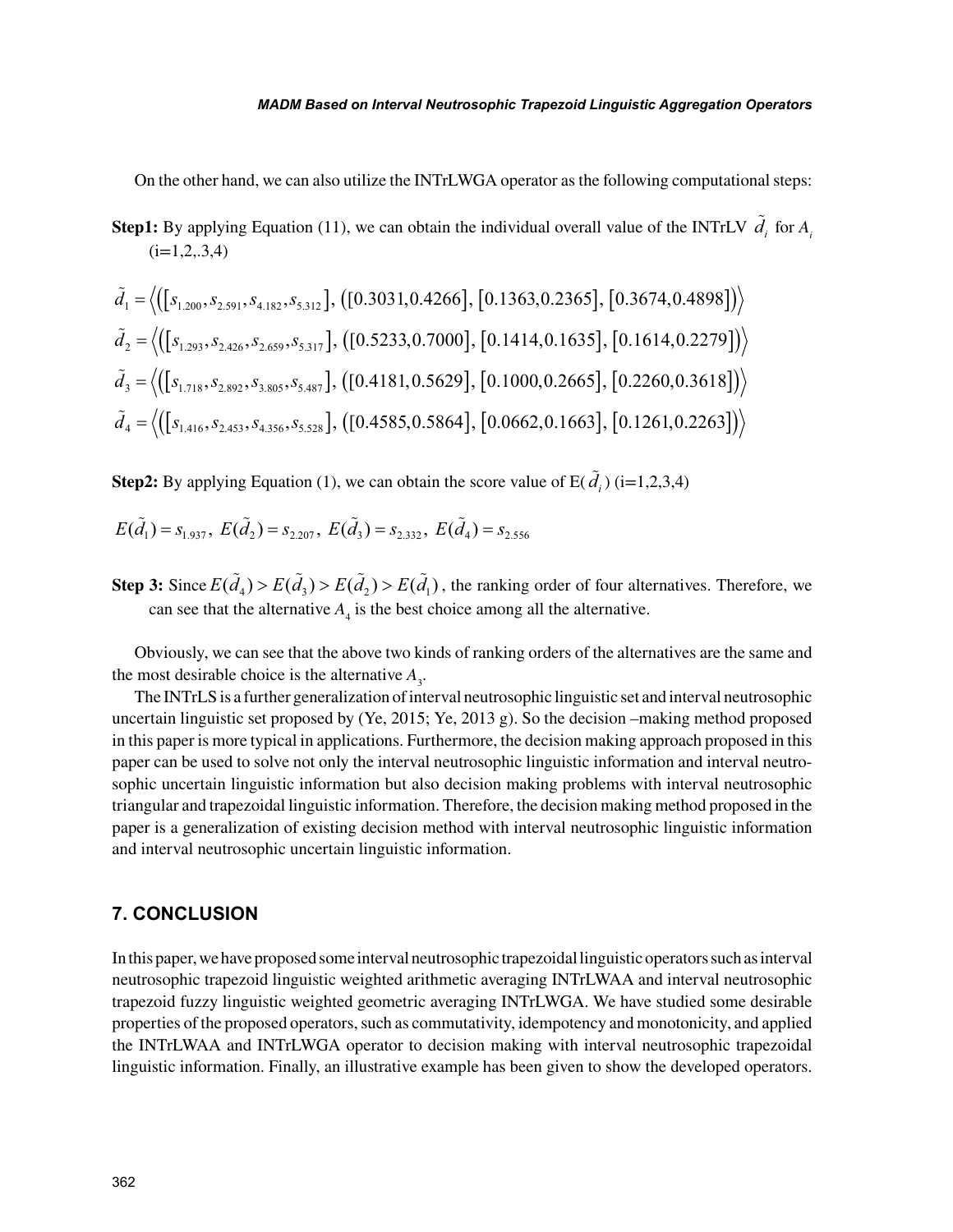# **REFERENCES**

Aggarwal, S., Biswas, R. & Ansari, A. Q. (2010). Neutrosophic Modeling and Control. *Computer and Communication Technology*, 718-723.

Ansaria, A. Q., Biswas, R., & Aggarwal, S. (2013). Neutrosophic classifier: An extension of fuzzy classifer. *Applied Soft Computing*, *13*(1), 563–573. doi:10.1016/j.asoc.2012.08.002

Arora, M., & Biswas, R. (2010). Deployment of Neutrosophic Technology to Retrieve Answers for Queries Posed in Natural Language. In *Proceedings of 3*rd*International Conference on Computer Science and Information Technology*, (pp. 435-439).

Arora, M., Biswas, R., & Pandy, U. S. (2011). Neutrosophic Relational Database Decomposition. *International Journal of Advanced Computer Science and Applications*, *2*(8), 121–125. doi:10.14569/ IJACSA.2011.020822

Atanassov, K. (1989). More on intuitionistic fuzzy sets. *Fuzzy Sets and Systems*, *33*(5), 37–46. doi:10.1016/0165-0114(89)90215-7

Atanassov, K. (1994). Operators over interval –valued intuitionistic fuzzy sets. *Fuzzy Sets and Systems*, *64*(2), 159–174. doi:10.1016/0165-0114(94)90331-X

Atanassov, K., & Gargov, G. (1989). Interval –valued intuitionistic fuzzy sets. *Fuzzy Sets and Systems*, *31*(3), 343–349. doi:10.1016/0165-0114(89)90205-4

Biswas, P., Paramanik, S., & Giri, B. C. (2014). A New Methodology for neutrosophic Multi-attribute Decision Making with Unkown Weight Information. *Neutrosophic Sets and Systems*, *3*, 44–54.

Broumi, S. (2013). Generalized Neutrosophic Soft Set, International Journal of Computer Science. *Engineering and Information Technology*, *3*(2), 17–30.

Broumi, S., & Smarandache. (2014c). Lower and Upper Soft Interval Valued Neutrosophic Rough Approximations of An IVNSS-Relation. SISOM & ACOUSTICS.

Broumi, S., Deli, I., & Smarandache, F. (2014a). Relations on Interval Valued Neutrosophic Soft Sets. *Journal of New Results in Science*, *5*, 1–20.

Broumi, S., Deli, I., & Smarandache, F. (2014b). NeutrosophicParameterized Soft Set theory and its decision making problem. *Italian Journal of Pure and Applied Mathematics, 32*, 1-12.

Broumi, S., & Smarandache, F. (2013a). Intuitionistic Neutrosophic Soft Set. *Journal of Information and Computing Science, England, UK*, *8*(2), 130–140.

Broumi, S., & Smarandache, F. (2013b). Correlation Coefficient of Interval Neutrosophic set, Periodical of Applied Mechanics and Materials. *Proceedings of the International Conference ICMERA*.

Broumi, S., & Smarandache, F. (2013c). Several Similarity Measures of Neutrosophic Sets. *Neutrosophic Sets and Systems*, *1*, 54–62.

Broumi, S., & Smarandache, F. (2013d). More on Intuitionistic Neutrosophic Soft Sets. *Computer Science and Information Technology*, *1*(4), 257–268. doi:10.13189/csit.2013.010404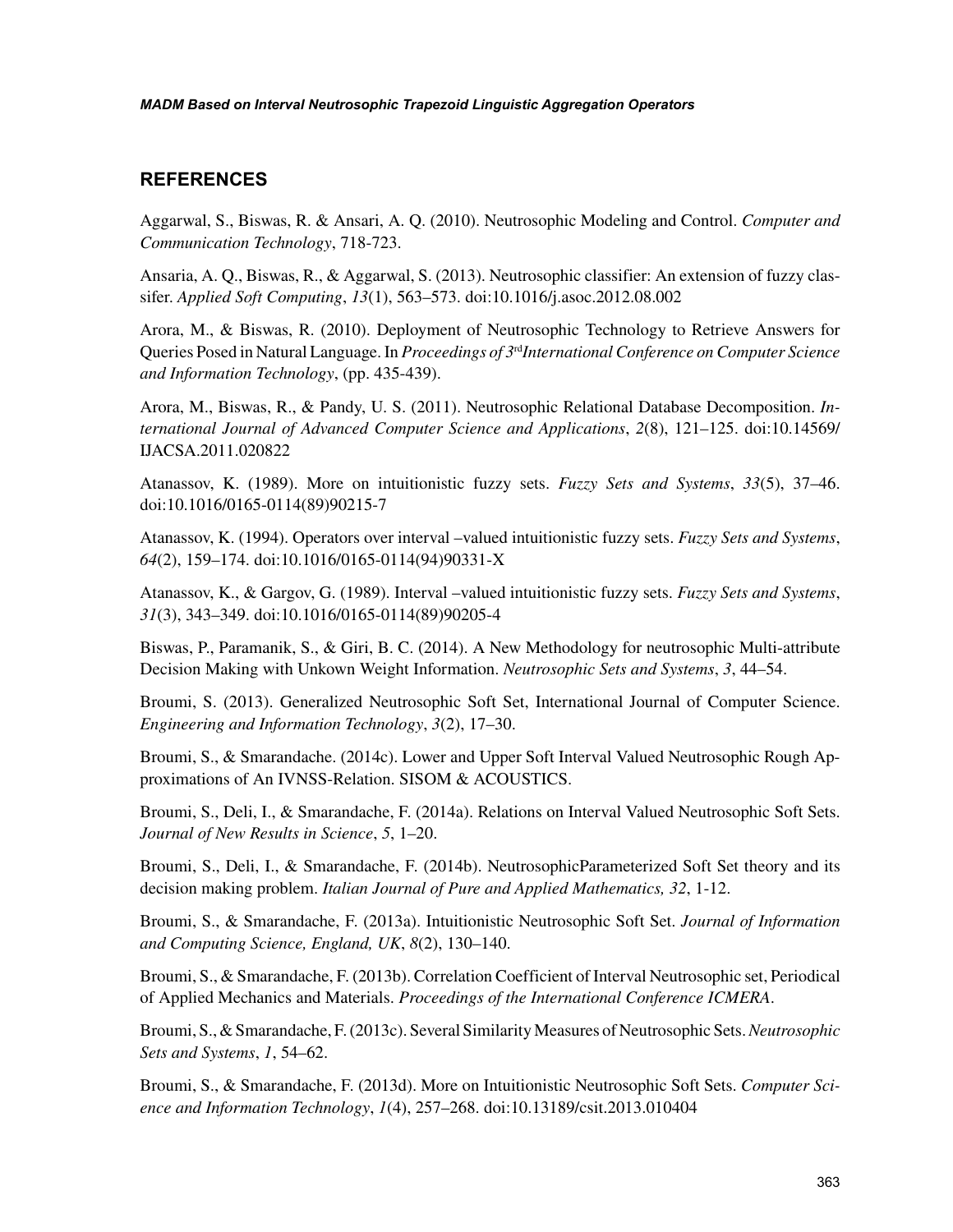Broumi, S., & Smarandache, F. (2014a). On Neutrosophic Implications. *Neutrosophic Sets and Systems*, *2*, 9–17.

Broumi, S., & Smarandache, F. (2014b). Single valued neutrosophic trapezoid linguistic aggregation operators based multi-attribute decision making. *Bulletin of Pure & Applied Sciences- Mathematics and Statistics*, *33*(2), 135-155.

Broumi, S., & Smarandache, F. (2015a). Interval –Valued Neutrosophic Soft Rough Set. *International Journal of Computational Mathematics.* Doi:.10.1155/2015/232919

Broumi, S., & Smarandache, F. (2015c). New Operations on Interval Neutrosophic Sets. *Journal of New Theory*, *1*, 24-37.

Broumi, S., & Smarandache, F. (2015d). Single valued neutrosophic soft experts sets and their application in decision making. *Journal of New Theory*, *3*, 67–88.

Broumi, S., Ye, J., & Smarandache, F. (2015b). An Extended TOPSIS Method for Multiple Attribute Decision Making based on Interval Neutrosophic Uncertain Linguistic Variables. *Neutrosophic Sets and Systems.*, *8*, 23–32.

Chen, Z. P., & Yang, W. A. (2011). New multiple attribute group decision making method in intuitionstic fuzzy setting. *Applied Mathematical Modelling*, *355*(9), 4424–4437. doi:10.1016/j.apm.2011.03.015

Chi, P., & Peide, L. (2013). An Extended TOPSIS Method for the Multiple Attribute Decision Making Problems Based on Interval Neutrosophic. *Neutrosophic Sets and Systems*, *1*, 63–70.

Deli, I. (n.d.). *Interval-valued neutrosophic soft sets and its decision making*. http://arxiv.org/abs/1402.3130

Deli, I. & Broumi, S. (n.d.). Neutrosophic soft sets and neutrosophic soft matrices based on decision making. *Journal of Intelligent & Fuzzy Systems*. DOI:10.3233/IFS-141505

Deli, I., Toktas, Y., & Broumi, S. (2014). Neutrosophic Parameterized Soft relations and Their Application. *Neutrosophic Sets and Systems*, *4*, 25–34.

Kharal, A. (2013). *A Neutrosophic Multicriteria Decision Making Method, New Mathematics and Natural Computation*. Creighton University.

Liu, P., & Wang, Y. (2014). Multiple attribute decision-making method based on single-valued neutrosophic normalized weighted Bonferroni mean. *Neural Computing & Applications*.

Lupiáñez, F. G. (2008). On neutrosophic topology. *Kybernetes*, *37*(6), 797–800. doi:10.1108/03684920810876990

Maji, P. K. (2013). Neutrosophic Soft Set. *Annals of Fuzzy Mathematics and Informatics*, *5*, 157–168.

Peide, L., Li, Y., & Chen, Y. (2014). Some Generalized Neutrosophic number Hamacher Aggregation Operators ad Their Application to Group Decision Making. *International Journal of Fuzzy Systems*, *16*(2), 212–255.

Saha, A. & Mukherjee, A. (2013). A study on Interval Valued Intuitionistic Fuzzy Set of Type-2. *The Journal of Fuzzy Mathematics, 21*(4), 759-772.